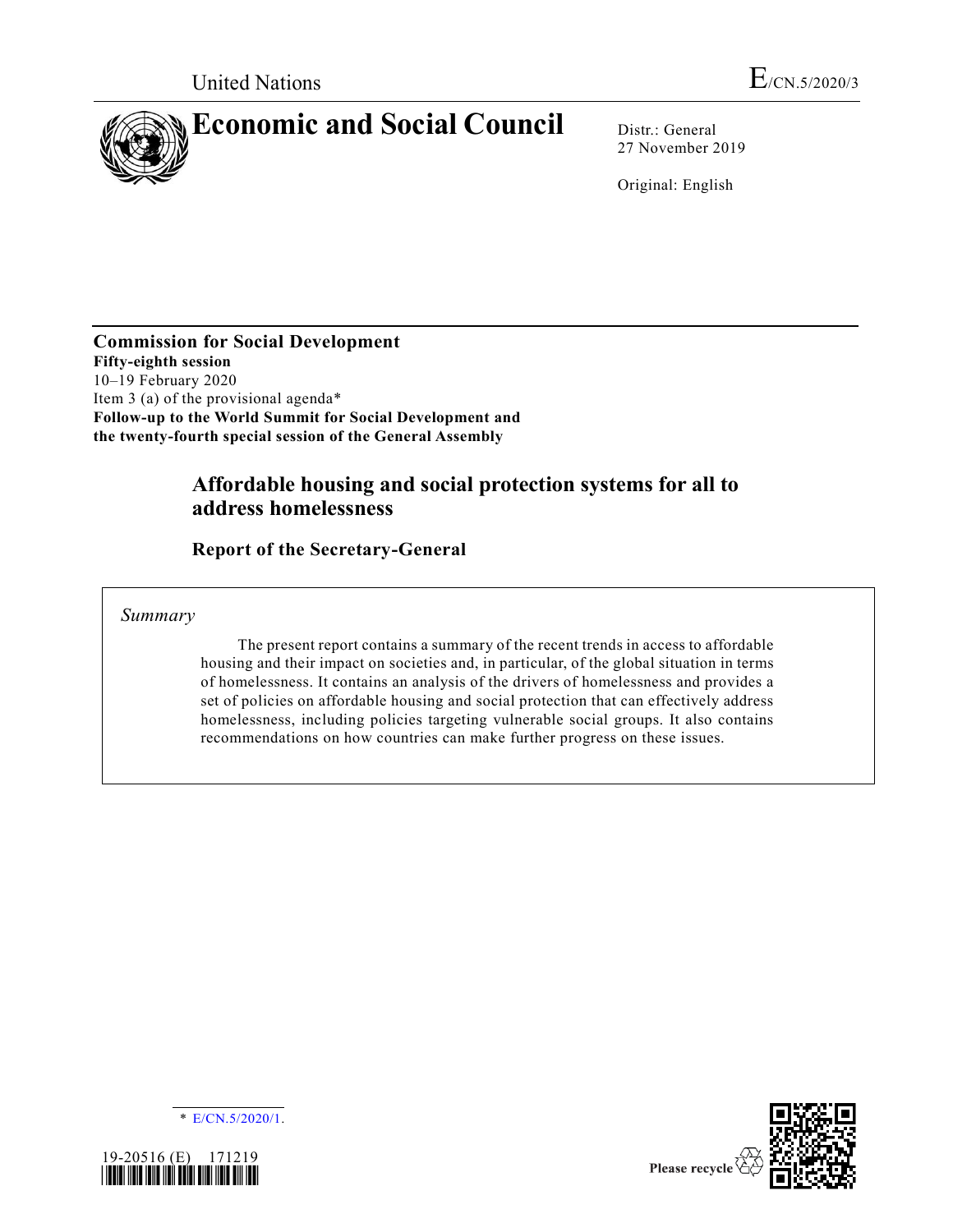# **I. Introduction**

1. In its resolution [2019/4,](https://undocs.org/en/E/RES/2019/4) the Economic and Social Council decided that the priority theme for the fifty-eighth session of the Commission for Social Development, which was to allow the Commission to contribute to the work of the Council, would be "Affordable housing and social protection systems for all to address homelessness". The present report has been prepared on the basis of the outcome of an expert group meeting organized by the Department of Economic and Social Affairs of the Secretariat in collaboration with the United Nations Human Settlements Programme (UN-Habitat) and held in Nairobi from 22 to 24 May 2019. Inputs to the report were also provided by UN-Habitat, the International Labour Organization (ILO), the Organization for Economic Cooperation and Development (OECD), the International Finance Corporation, the Special Rapporteur on adequate housing as a component of the right to an adequate standard of living, and on the right to non-discrimination in this context, and the United Nations Office for Disaster Risk Reduction.

2. By adopting the 2030 Agenda for Sustainable Development, Member States committed to achieving sustainable development for all nations and peoples and for all segments of society. They pledged that no one would be left behind and also pledged to endeavour to reach the furthest behind first. They agreed to make significant progress towards implementing nationally appropriate social protection systems for all, including floors, and committed to ensuring access to safe and affordable housing for all. In the New Urban Agenda, adopted at the United Nations Conference on Housing and Sustainable Urban Development (Habitat III), held in Quito from 17 to 20 October 2016, Member States committed to taking positive measures to improve the living conditions of homeless people, with a view to facilitating their full participation in society, and to preventing and eliminating homelessness, as well as to combating and eliminating its criminalization.

3. While considerable progress has been made in economic and social development over the past decades, such progress has been uneven, and inequality has increased in many countries, with considerable numbers of people left living in or near extreme poverty. Homelessness is one of the crudest manifestations of poverty, inequality and housing affordability challenges. It affects people of all ages, genders and socioeconomic backgrounds. Homelessness is also a gross violation of the rights to adequate housing, to security of person, to health, and to protection of the home and family.

4. Homelessness is not merely a lack of physical housing, but is also a loss of family, community and a sense of belonging. It is a failure of multiple systems that are supposed to enable people to benefit from economic growth and lead a safe and decent life. Currently, there is no universally agreed definition of homelessness. For the purposes of the present report, homelessness is described as "a condition where a person or household lacks habitable space with security of tenure, rights and ability to enjoy social relations, including safety",<sup>1</sup> and includes the following categories of people as those experiencing homelessness: people living on the streets or other open spaces; people living in temporary or crisis accommodation; people living in severely inadequate and insecure accommodation, such as slums or informal settlements; and people who lack access to affordable housing. These categories are fluid and interrelated, as people move from one category to the other and back again; they cannot be considered in isolation. However, each category requires a range of different solutions.

<sup>&</sup>lt;sup>1</sup> Definition proposed by the expert group at its meeting in Nairobi from 22 to 24 May 2019.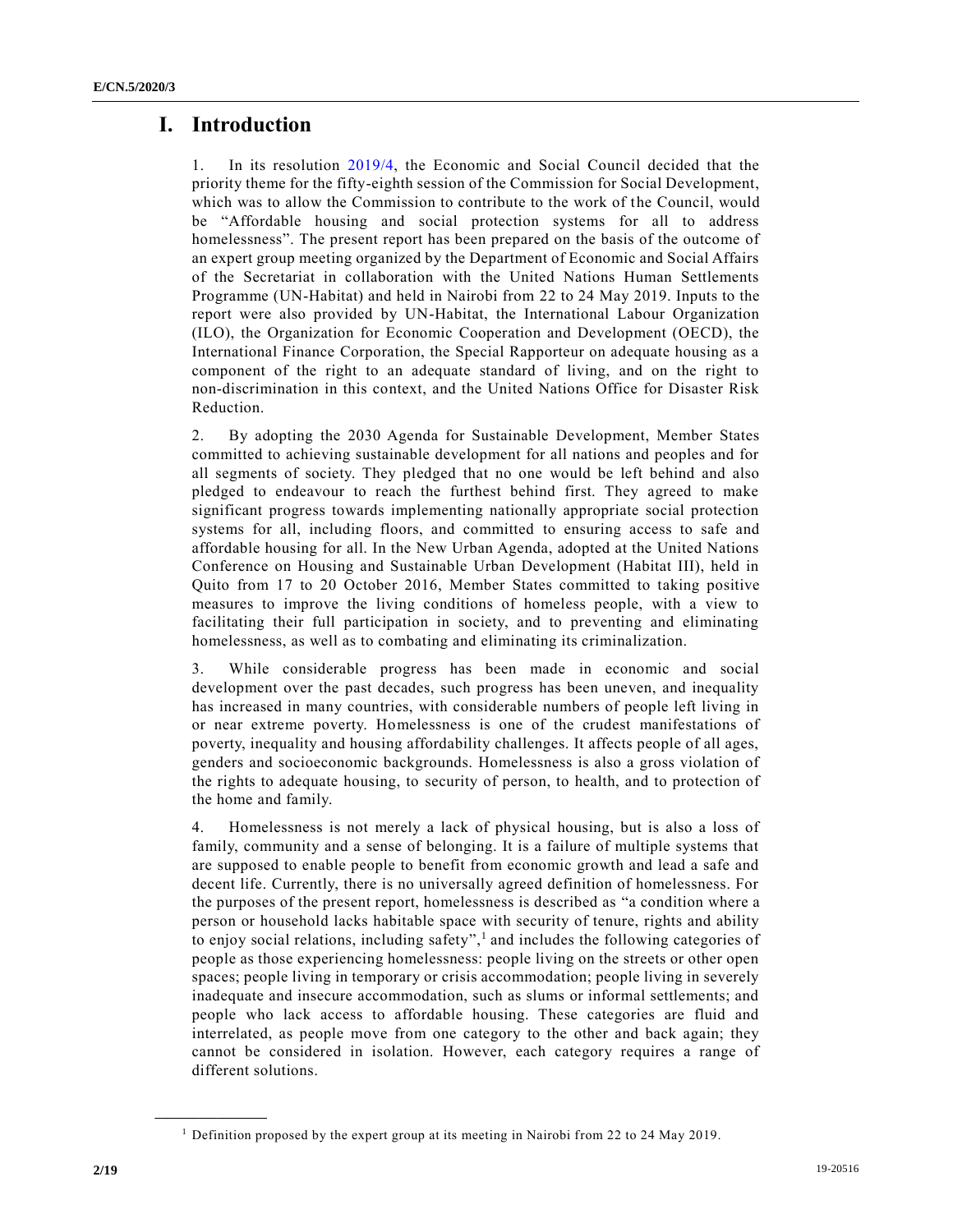5. Addressing homelessness, including through affordable housing policies and social protection systems for all, assists Member States in realizing the right to adequate housing as part of their implementation of the New Urban Agenda and various Sustainable Development Goals. An affordable housing policy, while essential, is not sufficient to end homelessness. It should be accompanied by other measures such as social protection policies. Indeed, target 1.3 of the Sustainable Development Goals is the implementation of nationally appropriate social protection systems and measures for all, including floors, and the achievement of substantial coverage of the poor and the vulnerable by 2030, while target 11.1 of the Goals is to ensure access for all to adequate, safe and affordable housing and basic services. Identifying persons experiencing homelessness, determining the drivers of homelessness and devising successful policies to combat homelessness will also contribute to implementing the pledge to leave no one behind.

# **II. Recent trends in access to affordable housing and their impact on societies**

6. Lack of access to affordable housing is one of the underlying causes of homelessness, in both developed and developing countries. While determining housing affordability is complex, a commonly accepted metric for determining it, in practical terms, is whether the cost of housing exceeds 30 per cent of a household's income. Despite a lack of comprehensive data that are comparable across countries, UN-Habitat analysis of housing affordability over the last 20 years indicates that housing has been largely unaffordable for the majority of the world's population.<sup>2</sup> A study conducted by  $OECD<sup>3</sup>$  found that, while housing trends vary across countries, housing costs are high and have increased, on average, three times faster than household median income over the last two decades and have risen faster than overall inflation.<sup>4</sup> It has been estimated that 440 million affordable houses will be needed by 2025. 5

7. Housing has become the single largest household expenditure and has become less affordable. Low-income households are hit particularly hard by rising housing costs. In 2016, more than two out of five low-income households in 13 OECD countries spent more than 40 per cent of their income on housing (as both owners and renters). In addition, housing conditions have deteriorated. For example, more than one in five children aged 17 or younger lived in an overcrowded household in OECD countries in Europe. Middle-income households, especially those led by members of the younger generation (20–34 years old) are also facing increasing difficulties in becoming homeowners.

8. Many families and individuals are being pushed out of the housing market owing to the commodification of housing, rent hikes, forced eviction, lack of rental housing, gentrification or rezoning, or social and spatial exclusion. In particular, lowincome families and marginalized groups who need affordable housing the most are being left behind. Even in Latin America, where the regularization of informal settlements has historically contributed to providing housing solutions,<sup>6</sup> a high ratio

<sup>2</sup> Joan Clos, Executive Director, United Nations Human Settlements Programme (UN-Habitat), statement at the World Habitat Day, 2 October 2017.

<sup>3</sup> *Society at a Glance 2019: OECD Social Indicators* (Paris, OECD Publishing, 2019).

<sup>4</sup> OECD, *Under Pressure: The Squeezed Middle Class* (Paris, OECD Publishing, 2019).

<sup>5</sup> Jonathan Woetzel and others, *A Blueprint for Addressing the Global Affordable Housing Challenge* (McKinsey Global Institute, 2014).

<sup>6</sup> Edésio Fernandes, *Policy Focus Report: Regularization of Informal Settlements in Latin America* (Cambridge, Massachusetts, Lincoln Institute of Land Policy, 2011).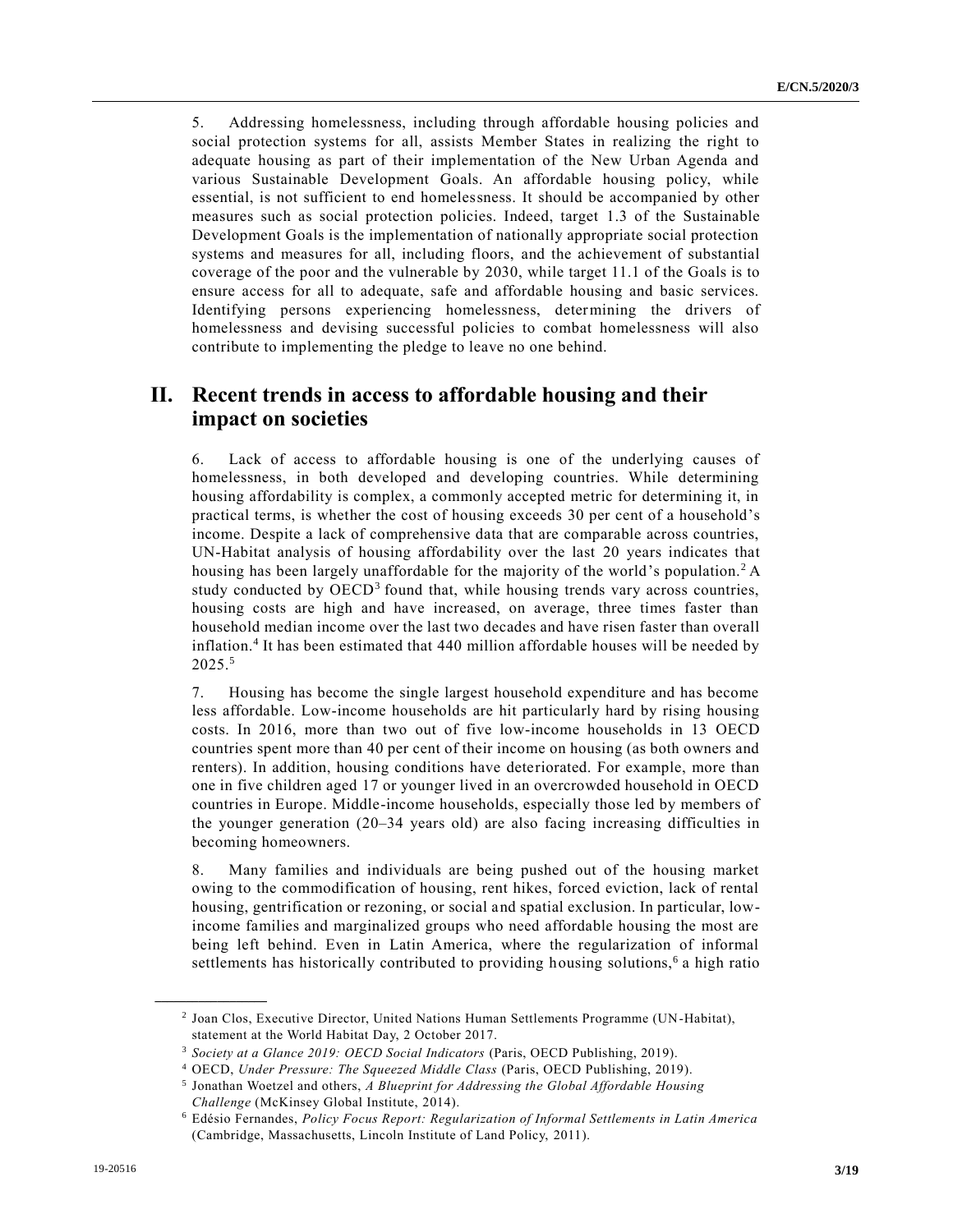of housing costs to income and inaccessible housing finance have forced many households to resort to informal urban settlements. Today, at least 21 per cent of the region's urban population still lives in slums, despite a decrease by 17 per cent over the last decade.<sup>7</sup> Households in Africa face 55 per cent higher housing costs relative to their per capita gross domestic product than households in other regions.<sup>8</sup> In the Arab region, the proportion of sub-standard housing varies from country to country. In some countries, informal settlements are found only in isolated and marginalized areas, while in others, 67 to 94 per cent of urban residents are subject to one or more housing deprivations, such as a lack of security of tenure, overcrowding, lack of structural quality and durability and insufficient basic facilities.<sup>9</sup>

## **III. Situation of homelessness**

9. Homelessness is a global problem, affecting people with diverse economic, social and cultural backgrounds, in both developed and developing countries. The last time the United Nations attempted to count the global number of homeless people, in 2005, it estimated that 100 million people were homeless. According to UN-Habitat, globally, 1.6 billion people live in inadequate housing conditions, with about 15 million forcefully evicted every year.

### **A. Homelessness in developing countries**

10. The number of homeless people in developing countries is large. The majority of them live in severely inadequate housing, mostly in slums and informal settlements with inhumane conditions that are overcrowded, insecure and do not have safe drinking water or adequate sanitation and where they are exposed to the risk of eviction. In 2018, 80 per cent of the more than 1 billion people globally who were living in slums or informal settlements were in developing countries. In East and South-East Asia, the number stood at 370 million people, compared with 238 million people in sub-Saharan Africa and 227 million in Central and South Asia.<sup>10</sup>

11. Despite the stereotypical view of the homeless as jobless persons, the characteristics of homeless people in developing countries are heterogeneous. They are not necessarily the poorest in society and most of them, across all social groups, work, in low-skilled and low-paid work in the informal sector (e.g., daily labouring, rickshaw cycling, working as a porter, rag picking, or waste collection and recycling), with no social protection. For example, a national survey on the homeless population in Brazil found that 71 per cent of homeless people worked in the informal sector, 89 per cent did not receive any social benefits and 25 per cent had no identification documents.<sup>11</sup> These findings helped reduce public prejudice and led to the formulation of national homeless strategies that enabled access by homeless people to social security assistance and income transfer programmes.

<sup>7</sup> UN-Habitat, *Affordable Land and Housing in Latin America and the Caribbean*, Adequate Housing Series (2011).

<sup>8</sup> Somik Vinay Lall, J. Vernon Henderson and Anthony J. Venables, *Africa's Cities: Opening Doors to the World* (Washington, D.C., World Bank, 2017).

<sup>9</sup> UN-Habitat, "Informal settlements", Habitat III Issue Papers, No. 22 (New York, 2015).

<sup>&</sup>lt;sup>10</sup> *The Sustainable Development Goals Report 2019* (United Nations publication, Sales No. E.19.I.6).

<sup>11</sup> Roberta Mélega Cortizo, "National survey on the homeless population in Brazil: giving a face to homelessness and formulation strategies and policies to address homelessness", presentation at the expert group meeting on affordable housing and social protection systems for all to address homelessness, Nairobi, May 2019.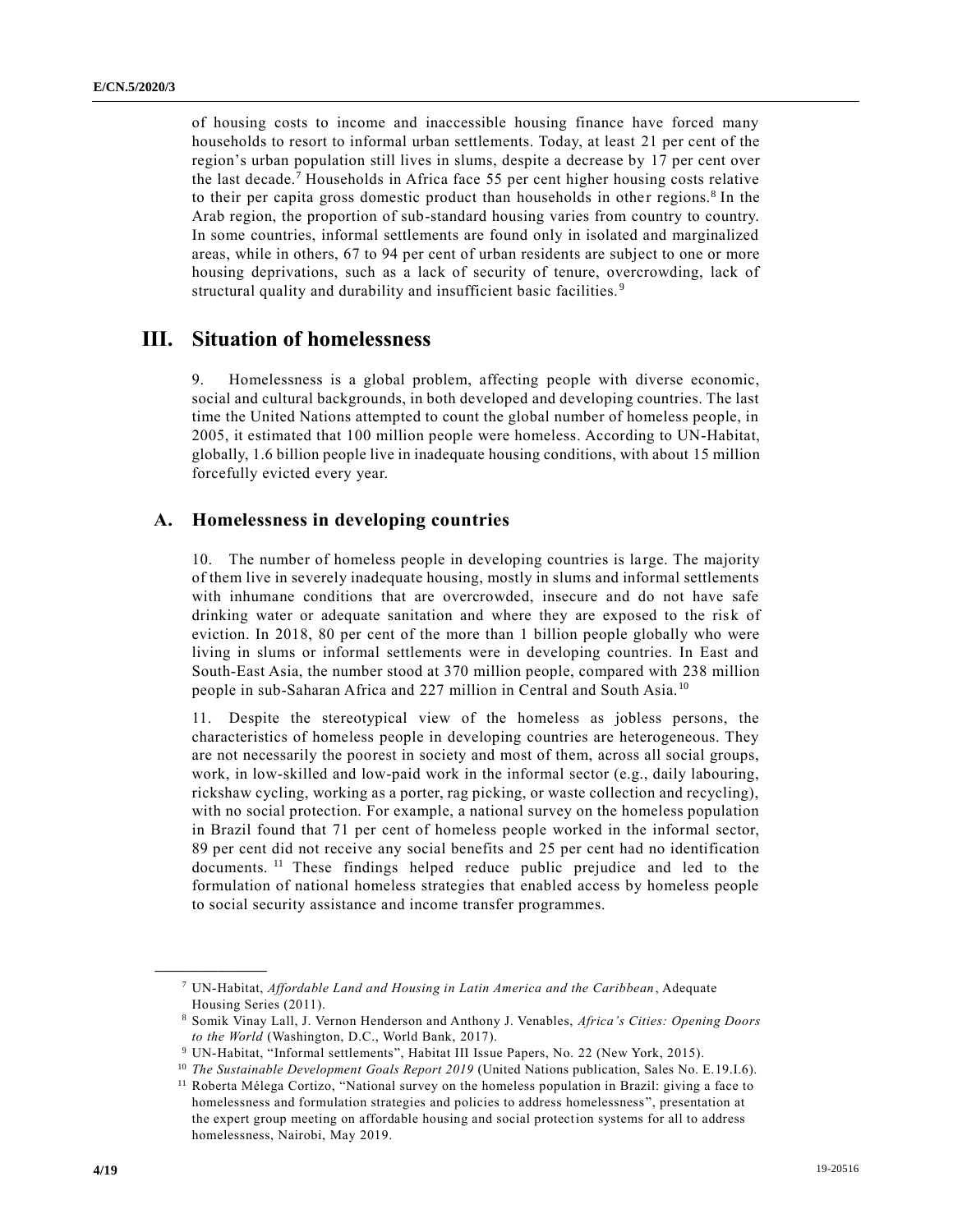12. A large proportion of the homeless population are women and children. Estimates suggest that female-headed households constitute 70 per cent of the world's homeless population, if those living in inadequate housing are included.<sup>12</sup> A narrow definition of homelessness (people living on the street or in other open areas), generally undercounts women, as they often hide or stay with friends and family in fear of physical abuse, kidnapping or trafficking. Female-headed households, particularly single mothers living in poverty, have been identified as a major risk group for homelessness in several countries.<sup>13</sup>

13. Child homelessness (street children) is also increasing in many developing countries, which is of particular concern, as it usually lasts for a long period and often transmits intergenerationally. Abandoned children, children who are orphaned as a result of HIV/AIDS, children or youth with homeless parents, or children displaced by violent conflicts or natural disasters often end up living on the streets and in other open public spaces. However, it is difficult to grasp the numbers and characteristics of street children, as most of them lack identity documents and are not counted in official statistics. To illustrate the gravity of the number of children at risk of experiencing homelessness, the number of orphans can be used as a proxy, which was estimated at nearly 140 million globally in 2015 (including 61 million in Asia, 52 million in Africa, 10 million in Latin America and the Caribbean, and 7.3 million in Eastern Europe and Central Asia).<sup>14</sup>

### **B. Homelessness in developed countries**

14. In developed countries, homelessness affects a relatively small share of the population: less than 1 per cent in all responding countries to a 2016 OECD questionnaire on affordable and social housing. <sup>15</sup> Yet the absolute number of homeless people is significant, and is about 1.9 million across the 35 countries for which data are available.<sup>16</sup> Over the past 10 years, the number of homeless people has increased at an alarming rate in nearly all countries in the European Union.<sup>17</sup> In the United States of America, 553,742 people were homeless on a given night in 2017; homelessness increased in the country in that year for the first time since 2010.<sup>18</sup> In general, the rates of people experiencing housing instability are much higher, ranging from 2 to 25 per cent of the population of OECD countries.<sup>19</sup>

15. The characteristics of homeless populations have become increasingly diverse in many countries. They include groups overrepresented among homeless in the past,

<sup>12</sup> Graham Tipple and Susanne Peck, *The Hidden Millions: Homelessness in Developing Countries* (Abingdon, Oxon, United Kingdom of Great Britain and Northern Ireland, Routledge, 2009), and Suzanne Speak, "The state of homelessness in developing countries"; presentation at the expert group meeting on affordable housing and social protection systems for all to address homelessness, Nairobi, May 2019.

<sup>&</sup>lt;sup>13</sup> Study by the Special Rapporteur on adequate housing as a component of the right to an adequate standard of living, entitled "Women and the right to adequate housing" [\(E/CN.4/2005/43\)](https://undocs.org/en/E/CN.4/2005/43).

<sup>14</sup> United Nations Children's Fund, "Orphans". Available at [www.unicef.org/media/orphans.](http://www.unicef.org/media/orphans)

<sup>&</sup>lt;sup>15</sup> OECD, Affordable Housing Database, available at [www.oecd.org/social/affordable-housing](http://www.oecd.org/social/affordable-housing-database.htm)[database.htm.](http://www.oecd.org/social/affordable-housing-database.htm)

<sup>&</sup>lt;sup>16</sup> OECD, "Better data and policies to fight homelessness in the OECD", Policy Brief (forthcoming).

<sup>&</sup>lt;sup>17</sup> European Federation of National Organizations Working with the Homeless and Foundation Abbé Pierre, *Fourth Overview of Housing Exclusion in Europe 2019* (2019), p. 15.

<sup>18</sup> Meghan Henry and others, *The 2017 Annual Homeless Assessment Report (AHAR) to Congress: Part 1 – Point-in-Time Estimates of Homelessness* (United States Department of Housing and Urban Development, 2017).

<sup>19</sup> OECD, *Integrating Social Services for Vulnerable Groups: Bridging Sectors for Better Service Delivery* (Paris, OECD Publishing, 2015), p. 112.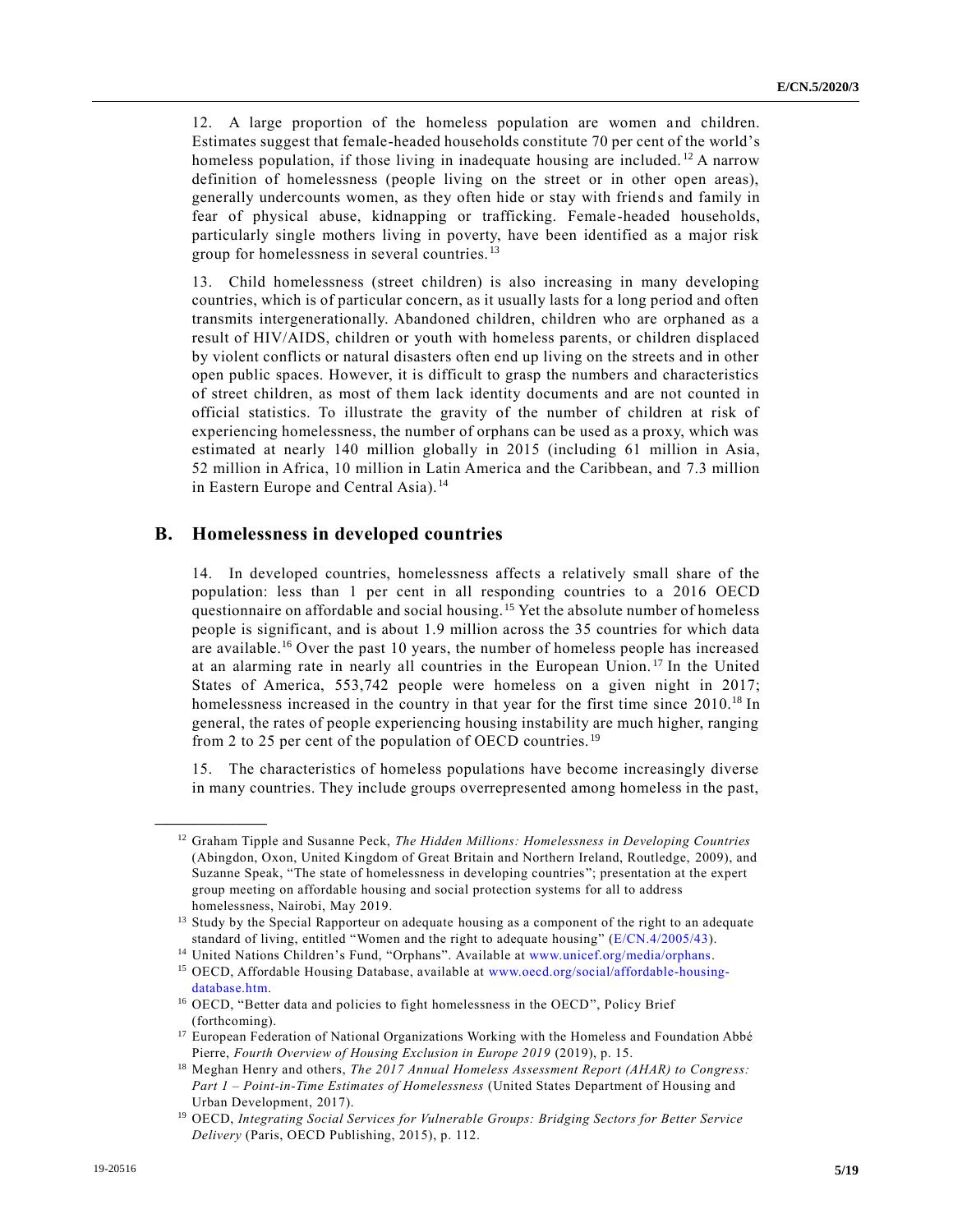such as single adult men, members of indigenous populations and people leaving institutional care, as well as older persons, youth, families with children, and migrants. Unaccompanied migrant adolescents experiencing homelessness are a growing concern, as their precarious living situations as asylum seekers often lead to homelessness and housing exclusion. In addition, a large proportion of homeless people in many European Union countries have had experience living in children 's institutions.<sup>20</sup>

# **IV. Drivers of homelessness**

### **A. Structural causes of homelessness**

16. While there are a number of contributing factors, homelessness is mainly driven by structural causes, including inequalities, poverty, a loss of housing and livelihood, a lack of decent job opportunities, lack of access to affordable housing driven by the financialization of housing, forced eviction, lack of social protection, lack of access to land, credit or financing, and high costs of energy or health care.

17. In developing countries, poverty, especially rural poverty, is the main driver of homelessness.<sup>21</sup> Lack of livelihoods and access to basic services in rural areas are pushing people, mostly men, out of rural homes, initially temporarily, to find jobs in cities or towns to send remittances home, while booming urban development acts as a pull factor for whole families to migrate into urban areas for better economic and social opportunities. In addition, rural to urban migration has accelerated in recent years as a result of more frequent and intensified droughts, floods and storms, which have made traditional farming methods unsustainable, and also, in some cases, because subsistence farmers have been pushed off their land by large companies investing in rural agriculture. Furthermore, ill-planned urban expansion and development are also pushing poor peri-urban residents out of their homes and/or agriculture-based jobs. They have no choice but to migrate to cities to sustain their livelihoods.

18. In 2018, about 23.5 per cent of the world's urban population lived in slums. <sup>22</sup> The absolute number of people living in slums or informal settlements is most likely to increase, as the pace of urbanization is expected to accelerate in the future, with the number of city dwellers projected to increase from 4 billion in 2015 to 5.1 billion in 2030.<sup>23</sup> Africa and Asia are expected to account for nearly 60 per cent of the increase. The most rapid urbanization is projected to occur in Africa, with an additional 300 million new city dwellers (63 per cent increase between 2015 and 2030), followed by Asia  $(30 \text{ per cent increase})$ . <sup>24</sup> Without adequate policy and planning, rapid urbanization will likely exacerbate land shortages and intensify informal land supply, leading to the proliferation of slums and informal settlements, the overburdening of infrastructure and services, and the deepening of urban poverty. All of these projections indicate a growing number of homeless people, including those living in inadequate housing (slums or informal settlements), which is estimated to reach 3 billion in 2030. 25

<sup>&</sup>lt;sup>20</sup> European Federation of National Organizations Working with the Homeless, "Child homelessness in Europe: an overview of emerging trends", June 2007.

<sup>21</sup> Speak, "The state of homelessness in developing countries".

<sup>22</sup> See [https://unstats.un.org/sdgs/report/2019/goal-11.](https://unstats.un.org/sdgs/report/2019/goal-11)

<sup>23</sup> *World Urbanization Prospects: The 2014 Revision* (ST/ESA/SER.A/366).

<sup>24</sup> *Population 2030: Demographic Challenges and Opportunities for Sustainable Development Planning* (ST/ESA/SER.A/389), p. 37.

<sup>25</sup> See [https://unstats.un.org/sdgs/report/2019/goal-11.](https://unstats.un.org/sdgs/report/2019/goal-11)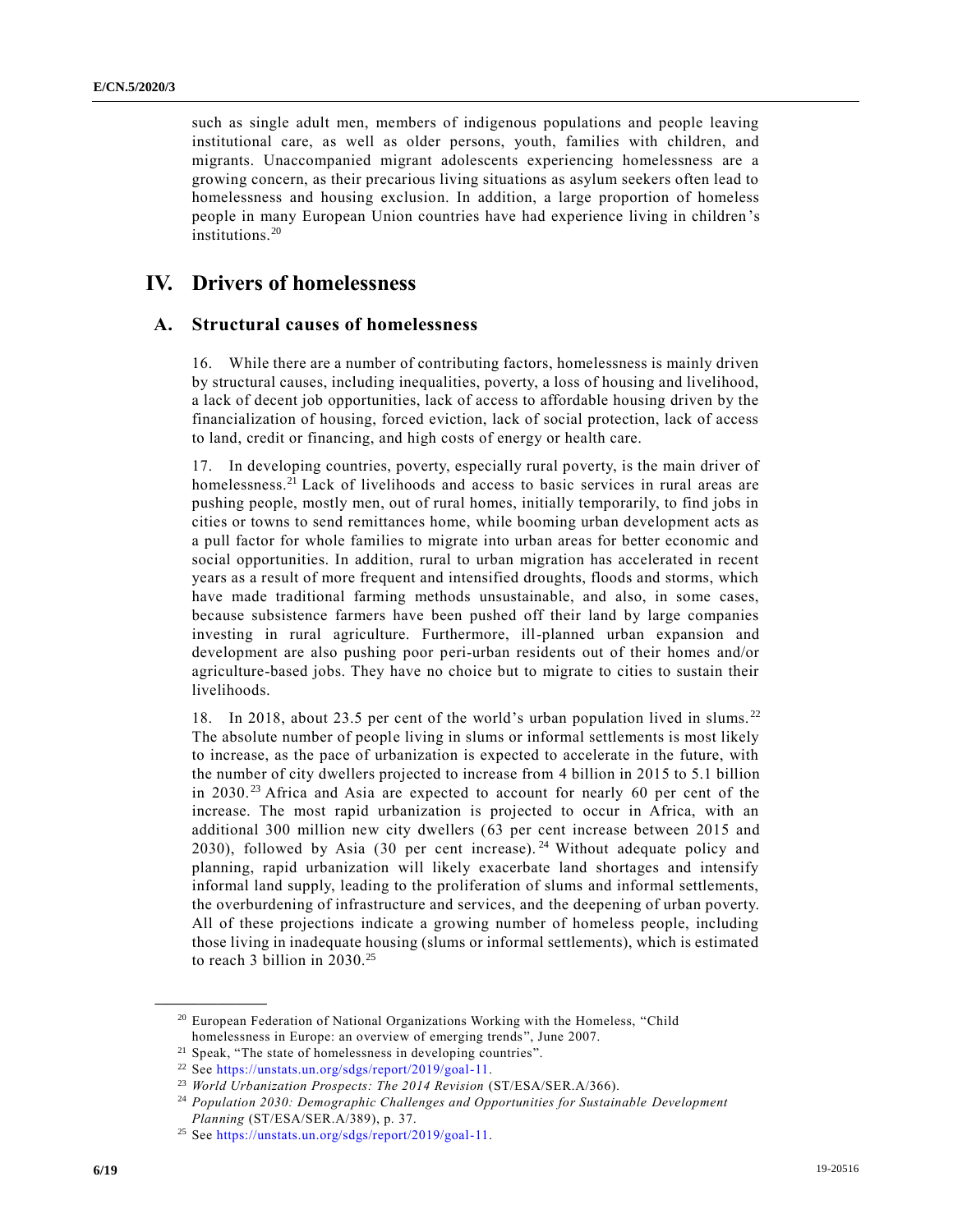19. Social and demographic changes in recent years also act as drivers of homelessness. For example, weakening extended family ties and an increase in singleheaded households owing to the relocation of family members in search of jobs or as a result of health epidemics are eroding family support networks. Such changes, when coupled with the lack of a formal welfare system, can affect the housing security of more vulnerable people.<sup>26</sup> Many developing countries are experiencing an ageing population and have not yet put in place sufficiently effective national social protection systems to address the needs of older persons, leading to increased homelessness at old age.<sup>27</sup> Divorce, separation, widowhood and abandonment may also lead to homelessness among women.

20. Eviction is one of the main direct causes of homelessness, in both developed and developing countries. Eviction increases tenants' residential instability in many ways: it can increase the likelihood of their relocating to disadvantaged neighbourhoods, affect their access to federal housing assistance, pose a barrier to renting in the private market because of eviction records and, at worst, contribute to their becoming homeless. Evictions disproportionately affect the economically disadvantaged, racial and ethnic minorities and women; their experiencing an eviction further compounds their economic and material disadvantages.

21. In many countries, there is an emerging phenomenon in which housing is treated as a commodity and a financial tool to increase returns on capital investment. As a result, housing has been increasingly commodified. <sup>28</sup> This does not change the nature of housing as a social good, a place to live and raise families or that adequate housing is a part of people's inalienable human rights. Yet, investors search for underdeveloped properties in both developed and developing countries to leverage profits, without considering the needs of local residents. As a result, the costs of housing have doubled or tripled. In 2018, the global real house price index reached its highest level since  $2000^{29}$  and house prices have grown twice as fast as inflation and one-and-a-half times faster than the household median income in the past two decades in OECD countries with available data.<sup>30</sup>

22. At the same time, income levels remain stagnant, and housing has therefore become increasingly unaffordable. The rise in housing costs, coupled with stagnated wages, creates a huge gap, to the point that the middle class can no longer access affordable housing in major cities across regions. This has been accelerated by the increased reliance of Governments on the private market, shifting away from social housing programmes.

23. The mismatch between affordable housing supply and growing demand caused by an increase in the urban population, stagnated wages, the erosion of purchasing power in the housing market, rent hikes and the shortage of affordable housing has created a homelessness crisis in many large cities. For example, in New York City, despite considerable public investment in the development of affordable housing for low- and middle-income households, the supply of publicly subsidized housing does not meet existing demand.<sup>31</sup> In developing countries, lack of access to housing finance, regulations requiring high housing standards, high interest rates or lack of collateral have created barriers for low- and middle-income households who could otherwise have access to affordable housing. The gap between affordable housing

<sup>26</sup> Speak, "The state of homelessness in developing countries".

<sup>&</sup>lt;sup>27</sup> ILO, "Social protection systems for all to prevent homelessness and facilitate access to adequate housing", Social Protection for All Issue Brief (Geneva, November 2017).

<sup>&</sup>lt;sup>28</sup> See the report of the Special Rapporteur on adequate housing as a component of the right to an adequate standard of living, and on the right to non-discrimination in this context [\(A/HRC/34/51\)](https://undocs.org/en/A/HRC/34/51).

<sup>29</sup> International Monetary Fund, IMF Housing Watch. Available at [www.imf.org/housing.](http://www.imf.org/housing)

<sup>30</sup> OECD, *Under Pressure*, pp. 103–104.

<sup>31</sup> City of New York, *Housing New York: A Five-Borough, Ten-Year Plan* (2014), p. 6.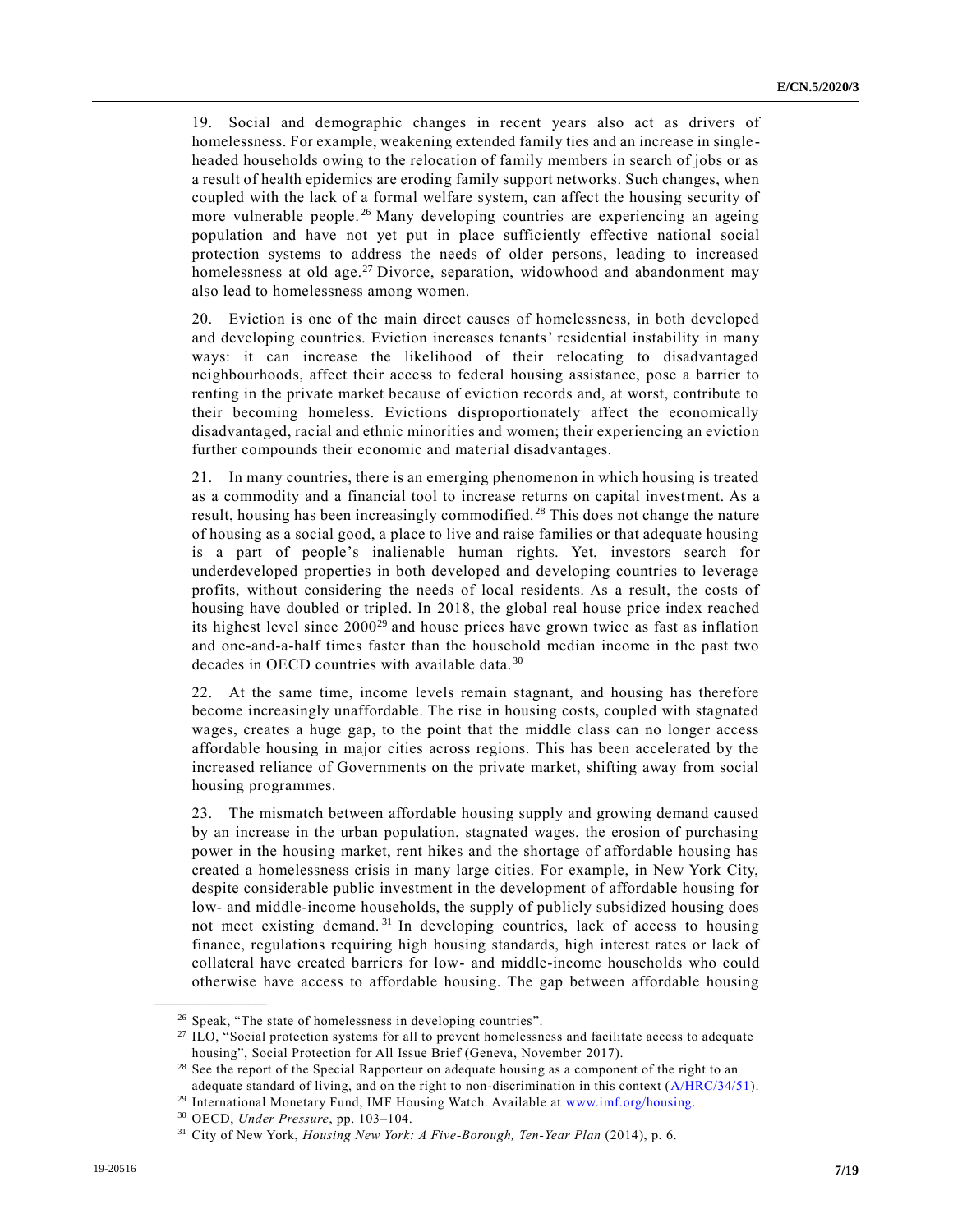supply and demand is particularly acute in major cities in developing countries. For example, in Pakistan, the housing shortfall is increasing by  $270,000$  units every year.<sup>32</sup>

24. In many developing countries, slums and informal settlements have increasingly been removed as part of urban development processes, which often results in the sudden and forced eviction of inhabitants, who lose their shelter and livelihoods. Some are relocated to social housing in peripheral areas from which they cannot afford to commute, while others end up in rental apartments that they cannot afford. Consequently, they fall into homelessness. There is a need for appropriate regulation and better management of housing markets and for zoning towards social and economic inclusion and equality.

## **B. Impact of personal and family circumstances**

25. In addition to or in combination with structural causes, personal and family circumstances are also drivers of homelessness. Acute physical (e.g., chronic illness and HIV/AIDS) and mental health crises (e.g., depression, bipolar disorder, anxiety and substance abuse disorders) or any long-term disabling condition may lead to homelessness. On the other hand, homelessness may exacerbate chronic medical conditions. Lack of consistent care and the struggle of holding on to steady employment and housing make those with health problems particularly vulnerable to homelessness.

26. Family circumstances and crises, such as family breakdown, domestic violence and child abuse, contribute to homelessness. Domestic violence is a leading cause of homelessness for women and children. Divorce, separation and abandonment, among other factors, are likely to increase the number of vulnerable, female-headed households.

27. Adolescents and youth ageing out of foster care and juvenile justice systems often become homeless as a result of a lack of necessary social support to live independently. Similarly, many ex-prisoners and veterans with chronic health conditions discharged from institutions face similar challenges that push them into homelessness, and many persons with mental illness discharged from psychiatric hospitals end up homeless or incarcerated owing to a lack of community care, support and housing options.

### **C. Climate change, disasters, conflicts and displacement**

28. People can become homeless temporarily or for prolonged periods as a result of conflicts or disasters. At the end of 2018, nearly 70.8 million people were forcibly displaced worldwide.<sup>33</sup> Climate change is predicted to increase the frequency, irregularity and intensity of both sudden-onset natural hazards, such as hurricanes, and slow-onset natural hazards, such as drought, heightening the risk of disasterrelated displacement and homelessness. Armed conflicts are also a cause of homelessness as they lead to people becoming refugees and internally displaced persons.

29. Disasters stemming from natural hazards have displaced an average of almost 24 million people each year over the last decade, and damaged or destroyed over

<sup>32</sup> Michael Kugelman, ed., *Pakistan's Runaway Urbanization: What Can be Done?* (Wilson Centre, 2014), p. 3.

<sup>33</sup> Office of the United Nations High Commissioner for Refugees, *Global Trends: Forced Displacement in 2018* (Geneva, 2019).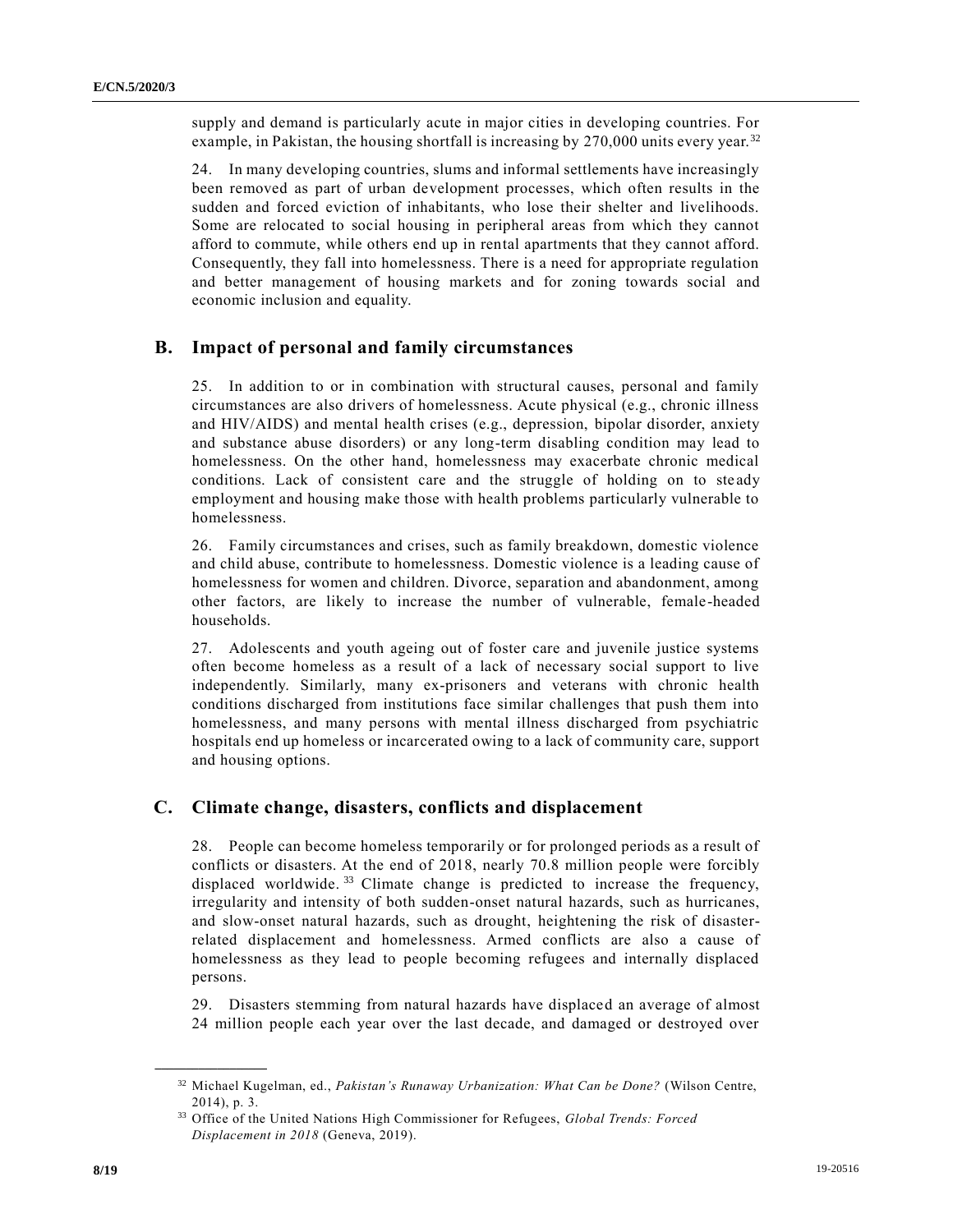9 million homes between 2005 and 2017. 34 In 2018 in sub-Saharan Africa alone, nearly 2.6 million people were forced to flee their homes as a result of droughts, floods or cyclones.<sup>35</sup> It is estimated that sea level rise resulting from climate change could displace 280 million people in a generation.<sup>36</sup>

30. The adoption of national and local disaster risk reduction strategies by 2020, as called for in the Sendai Framework for Disaster Risk Reduction 2015–2030, is essential to reduce disaster risk. Such strategies should be consistent with national adaptation plans for climate action. Effective disaster risk reduction can build resilience to, reduce the risk of, prepare for and respond to disaster displacement and other related forms of human mobility. <sup>37</sup>

31. Finally, emergency shelters and temporary housing are crucial for those displaced by disasters or conflicts, and relocation assistance for their transition to permanent housing should be provided as quickly as possible to shorten the time spent homeless.

# **V. Strategies to address homelessness**

32. Addressing homelessness requires comprehensive, inter-sectoral policy frameworks and rights-based housing strategies,<sup>38</sup> in alignment with the 2030 Agenda for Sustainable Development. The structural causes of homelessness should be effectively addressed through legal and policy responses at all levels. Appropriate types of policy interventions should be made for each category of homelessness and by distinguishing between chronic and transitional homelessness.

### **A. Affordable housing policies to prevent homelessness and support people experiencing homelessness**

#### **1. Public assistance and protection against forced eviction**

33. From a human rights perspective, State obligations pertinent to homelessness are well established. These include adopting and implementing strategies to eliminate homelessness, with clear goals, targets and timelines; eliminating the practice of forced eviction, especially where it leads to homelessness; combating and prohibiting discrimination, stigma and negative stereotyping of homeless people, including by third parties; and ensuring access to legal and other remedies for violations of rights, including the failure of the State to take positive measures to address homelessness.

34. Tenancy legislation (covering aspects such as rent control, rent duration and contract termination) can provide clear rights and responsibilities for both tenants and landlords and can protect tenants from rent increases or forced evictions. Mediation services can be effective in easing the tensions between private landlords and tenants with financial difficulties. Constructive dialogue among all actors involved, including

<sup>34</sup> United Nations Office for Disaster Risk Reduction. *Global Assessment Report on Disaster Risk Reduction 2019* (Geneva, 2019), pp. 250 and 262.

<sup>35</sup> M. Saidou Hamani, "Human mobility in the context of climate change", presentation at the expert group meeting on affordable housing and social protection systems for all to address homelessness, Nairobi, May 2019.

<sup>36</sup> Hans-Otto Pörtner and others, eds. *Special Report on the Ocean and Cryosphere in a Changing Climate* (Intergovernmental Panel on Climate Change, 2019).

<sup>37</sup> United Nations Office for Disaster Risk Reduction, *Words into Action: Disaster Displacement – How to Reduce Risk, Address Impacts and Strengthen Resilience* (Geneva, 2019), pp. 51–55.

<sup>&</sup>lt;sup>38</sup> See the report of the Special Rapporteur on adequate housing as a component of the right to an adequate standard of living, and on the right to non-discrimination in this context [\(A/HRC/37/53\)](https://undocs.org/en/A/HRC/37/53).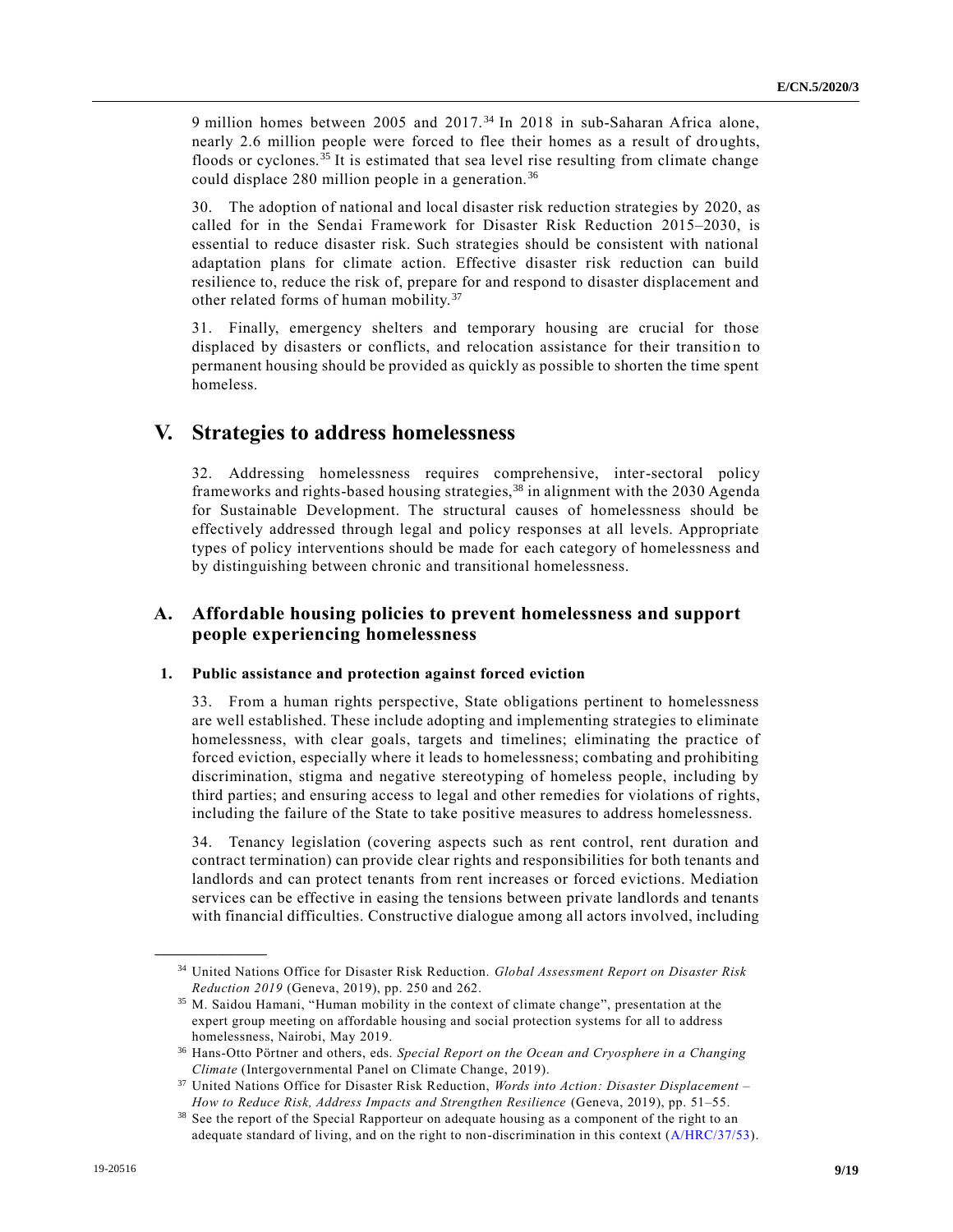the local administration, housing corporations, service providers and debt assistance agencies, is key to prevent evictions. Local non-governmental organizations and communities that can identify at-risk individuals and families should also be part of coalitions to prevent forced evictions, especially for those belonging to traditionally excluded groups. International human rights legal frameworks, such as the International Covenant on Economic, Social and Cultural Rights, the Convention on the Rights of the Child, the Convention on the Elimination of All Forms of Discrimination against Women and the Convention on the Rights of Persons with Disabilities, can serve as instruments against forced evictions.

#### **2. Adequate shelter and services to people experiencing homelessness**

35. There are four main types of homelessness services: (a) emergency accommodation services; (b) permanent supported housing; (c) accommodationbased transitional services; and (d) integrated housing and services.

36. Emergency accommodation services offer food and beds on a "first come, first served" basis to those in need, including but not limited to homeless people. They connect individuals with various crisis management options, including meal programmes, medical treatment and outreach services. Permanent supported housing offers a combination of housing and support services to individuals and families with serious and persistent issues (such as disabilities, homelessness, substance use disorders, HIV/AIDS and chronic illness) and they can stay on a long-term basis as long as they fulfil the basic tenancy obligations. Accommodation-based transitional services are temporary accommodation (three months to three years) to bridge the gap between emergency and permanent accommodation by offering supervision and support. Although these services still exist, countries with relatively extensive social protection systems have modified or are replacing them with an integrated housing and services model.

37. "Housing First" is an example of an integrated housing approach that provides an alternative to traditional systems and prioritizes the primary need of people experiencing homelessness, namely, to obtain permanent housing. <sup>39</sup> For example, in Finland, the Housing First policy has successfully reduced the homeless population in recent years by shifting homelessness policy towards the right to lease -based housing. This enabled the conversion of shelters to supported-housing units with no conditions; the provision of individually tailored support services in housing units; an increase in affordable rental housing supply; and preventive measures, such as tenant advisory services. As a result, homelessness has declined. In 2018, there were only 5,482 homeless people and almost no one sleeping on the streets.<sup>40</sup>

#### **3. Support for improved access to affordable housing**

38. Homelessness also occurs when people lack access to affordable housing. According to OECD, existing housing policy instruments are generally categorized as: (a) measures to support homeowners and buyers; (b) housing allowances for lowincome households; and (c) social rental housing and subsidies for the development of affordable rental housing. In addition, careful consideration needs to be taken to ensure that affordable housing policies will not exclude vulnerable groups such as persons with disabilities, especially in deciding targeted beneficiaries and eligibility conditions.

<sup>39</sup> National Alliance to End Homelessness, "Housing first", factsheet (Washington, D.C., April 2016).

<sup>40</sup> See [https://housingfirsteurope.eu/countries/finland/;](https://housingfirsteurope.eu/countries/finland/) and Housing Finance and Development Centre of Finland, "Homeless in Finland 2018", 29 April 2019.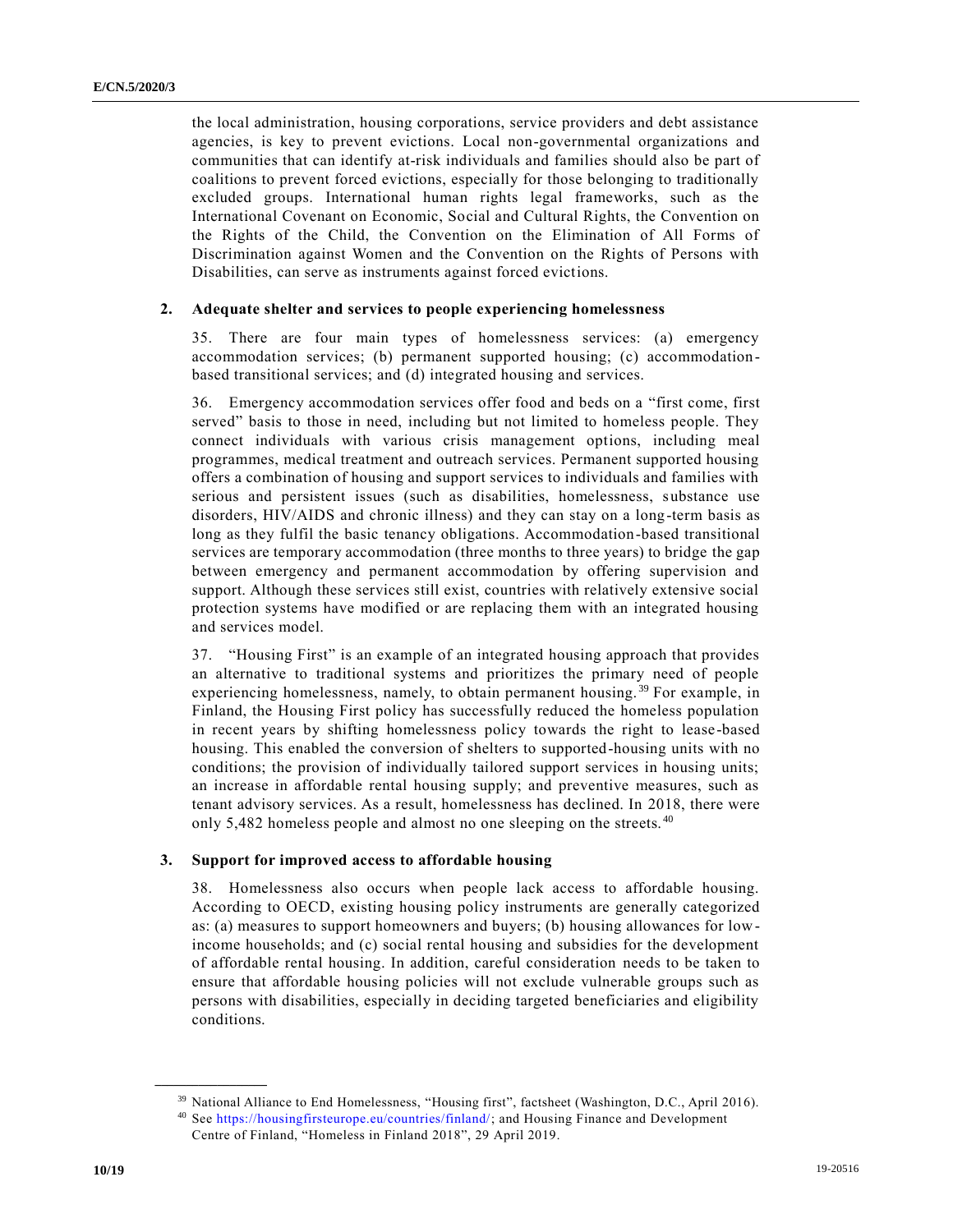39. There are several types of measures taken by Governments to support homeowners and buyers, such as tax relief for individual taxpayers for the purchase of their main residence, including tax exemptions for the costs involved in purchasing a home, mainly for first-time homeowners, and/or tax deductions of mortgage interest payments. Other measures include: (a) one-off grants to homebuyers for the purchase of a residential dwelling (a part or all of the value), which are often reserved for firsttime homebuyers with income levels below a given threshold; (b) subsidised mortgages and mortgage guarantees that are provided or subsidized by the Government; and (c) mortgage relief for over-indebted homeowners to avoid foreclosure on residential dwellings, including, for example, through subsidies for mortgage payments and payment of arrears, postponement of payments, refinancing of mortgages and mortgage-to-rent schemes.

40. OECD countries are implementing a mix of these measures. For example, Chile, Cyprus, Malta and Mexico focus more on grants to homebuyers; Canada, France, Japan, Luxembourg, the Netherlands, Poland and Spain focus on providing support to mortgage borrowers through various instruments; and Hungary and Ireland provide support to over-indebted households through mortgage-relief schemes.

41. Demand-side support for renters includes housing allowances (housing benefit, rent assistance or supplement, or housing vouchers), which are recurrent, meanstested income transfers that are generally provided to low-income households that meet the relevant eligibility criteria to help cover, temporarily or long term, their rental and other housing costs, such as utilities, insurance and services. For example, the United States provides funding to non-governmental organizations and state and local governments to quickly rehouse homeless individuals and families through various programmes, including the Youth Homelessness Demonstration Program, the Rural Housing Stability Assistance Program, the Veterans Affairs Supportive Housing Program and the Tribal Housing and Urban Development-Veterans Affairs Supportive Housing Program.<sup>41</sup>

42. It is important to provide supply-side support for development of affordable housing. For example, social rental housing is residential rental accommodation provided at below-market prices that is allocated according to specific rules, rather than market mechanisms. Typically, local authorities own and manage the accommodation and cover construction, regeneration, management, maintenance and financing. Support to non-governmental providers usually consists of supply-side subsidies, which can take various forms, such as grants, public loans, interest-rate subsidies and government-backed guarantees.

43. Subsidies are provided to developers to finance the development of new affordable housing for low-income households, excluding social rental housing. Such measures include grants, subsidised loans or loan guarantees, tax relief and land sold or leased at low prices. Investment in Affordable Housing in Canada, Community Development Block Grants and the HOME Investment Partnerships Program in the United States, and the Affordable Homes Programme and the Affordable Homes Guarantees Programme in the United Kingdom of Great Britain and Northern Ireland are some examples of programmes to finance the development of new affordable housing. Relevant measures can also involve reserving a share of dwellings to be made available at an affordable rent and/or to low-income tenants and the development of rental housing for specific target groups, such as older persons or persons with disabilities.

44. In many developing countries, public or social housing is often located on the outskirts of urban areas and the number of rental properties in urban areas are

<sup>&</sup>lt;sup>41</sup> See the website of the Department of Housing and Urban Development [\(www.hudexchange.info\)](http://www.hudexchange.info/).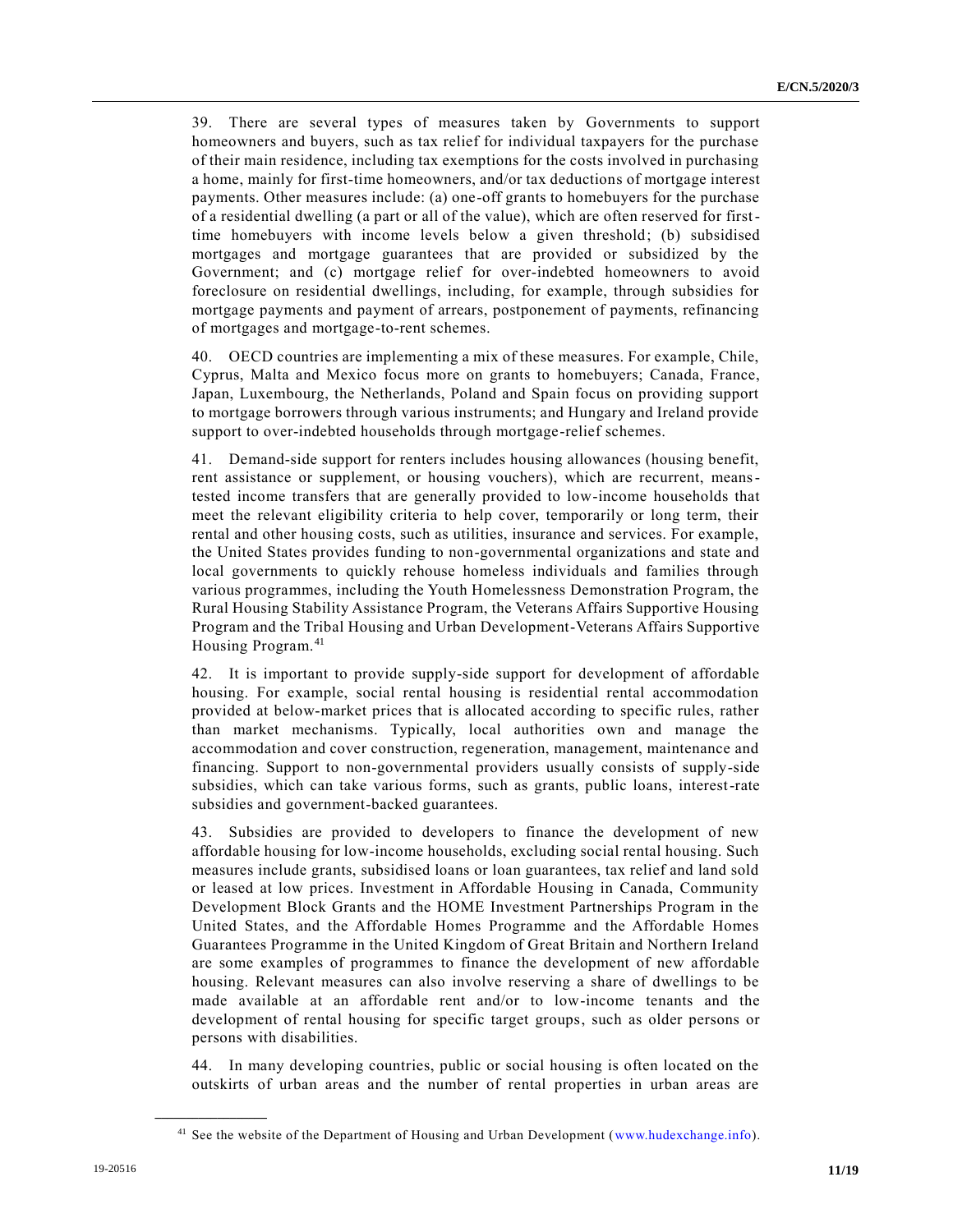limited. <sup>42</sup> Many low-income households use incremental self-help methods (expanding their house for rental or commercial use). Supporting large -scale, hybrid social housing that combines self-help and social housing can accommodate a large urban population with different income levels. <sup>43</sup> In Ethiopia, the Integrated Housing Development Program, launched in 2005, has been recently complemented by the Urban Productive Safety Net programme to address the specific needs of over 4.7 million urban poor; 84 per cent of the 604,000 beneficiaries receive a cash transfer conditional on them performing particular public service jobs and the remaining percentage, who are those who are unable to work, receive an unconditional cash transfer. Free health care, education and limited housing are also provided under the programme.<sup>44</sup>

#### **4. Broad-based partnership to end homelessness**

45. Governments, while holding the primary responsibility, cannot end homelessness alone, and a whole-of-society approach needs to be taken. Civil society organizations play an important role in delivering services such as shelter management, outreach, legal advice, medical services and housing allocation support to people experiencing homelessness. In places where there is less government investment and/or intervention, civil society may be the only sector that provides crucial services to affected communities. Furthermore, they can be effective in advocacy and connecting homeless people with policymakers and other actors, and can facilitate research, monitoring and evaluation with the aim of ending homelessness.

46. The private sector can also contribute to addressing deficits in affordable housing on both the supply (land and infrastructure, construction and materials) and demand sides (increasing access to housing finance). By constructing affordable housing on a large scale, rather than focusing on luxury housing alone, the private sector can create an affordable housing value chain that will bring business opportunities. It is estimated that, globally, the 16 fastest-growing housing markets have a shortage of 35 million units of affordable housing, and sub-Saharan Africa alone accounts for over 3.4 million units.<sup>45</sup> To achieve sustainable operations and increase affordability, it is important to combine investment and advisory s ervices to achieve effective urban planning, use of the latest technology and materials in construction and improvements in land registry systems and legal frameworks.

47. Building a viable affordable housing finance market catering to the needs of middle-, lower- and informal-income households can also provide economic opportunities for the private sector. For example, the Nigerian Mortgage Refinance Company was developed as part of the wider Nigeria Housing Finance Project, which

<sup>42</sup> See Emeka E. Obioha, "Addressing homelessness through public works programmes in South Africa", presentation at the expert group meeting on affordable housing and social protection systems for all to address homelessness, Nairobi, May 2019. For more information on affordable housing in developing countries, see Babar Mumtaz, "How to make housing affordable for the urban poor", SciDevNet, 24 November 2015.

<sup>43</sup> Fariha Tariq, "Policies to promote affordable housing in Pakistan: challenges and lessons learned", presentation at the expert group meeting on affordable housing and social protection systems for all to address homelessness, Nairobi, May 2019.

<sup>44</sup> Tegegne Gebre-Egziabher, "The effects of rapid urbanization and rural to urban migration on affordable housing and homelessness in Ethiopia", presentation at the expert group meeting on affordable housing and social protection systems for all to address homelessness, Nairobi, May 2019.

<sup>&</sup>lt;sup>45</sup> Thierno-Habib Hann, "How can the private sector contribute to affordable housing", presentation at the expert group meeting on affordable housing and social protection systems for all to address homelessness, Nairobi, May 2019.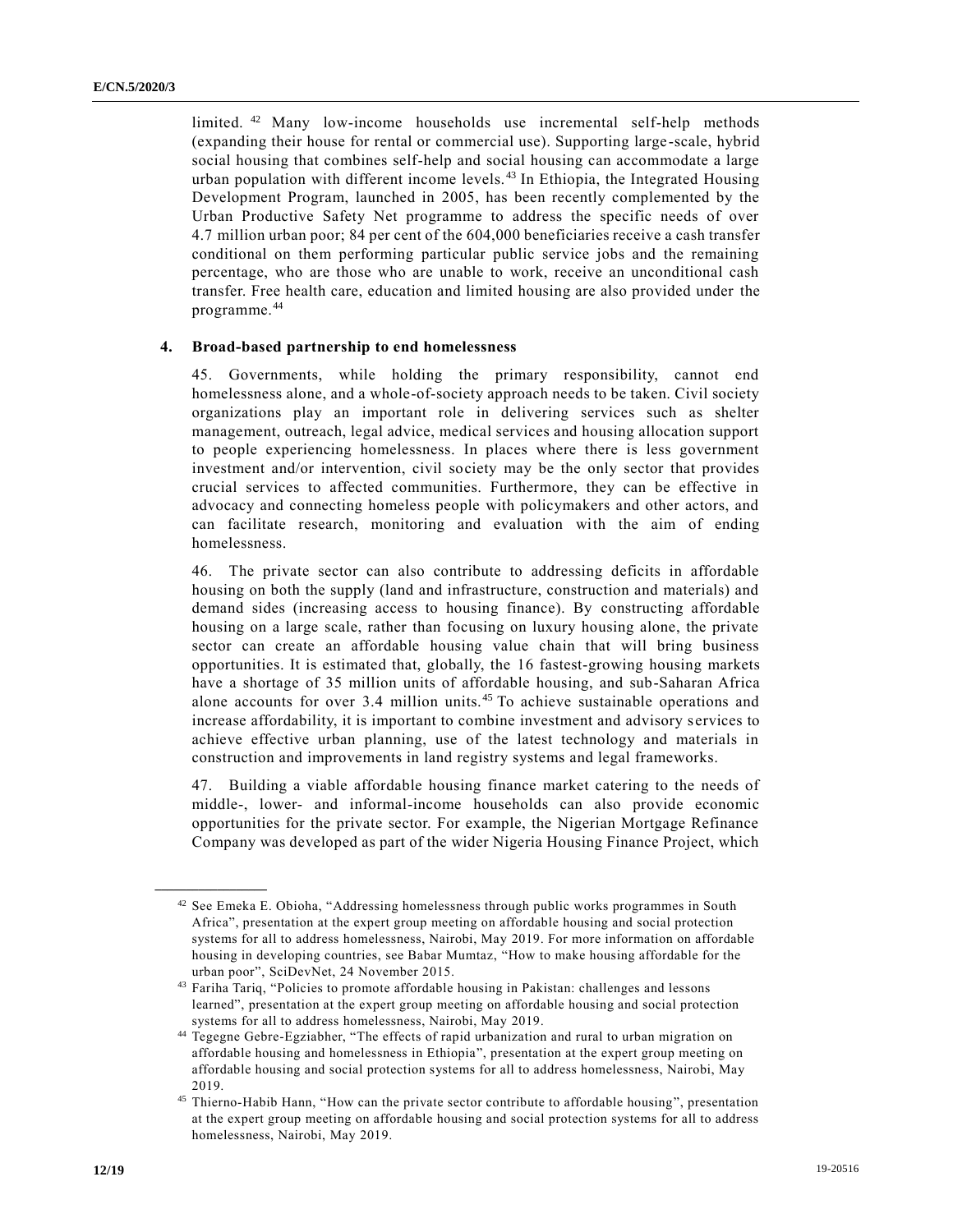issued its first bonds in July 2015. <sup>46</sup> The Aadhar Housing Finance Company in India focuses on low- and lower-middle-income customers, including those who are self-employed and have an informal income. <sup>47</sup> Employee housing schemes can also facilitate workers' access to affordable housing. For example, in Japan, the Corporate Housing Service provides housing to employees at a lower rent than the market price as part of companies' benefits packages. It also facilitates the relocation of employees by eliminating the complicated procedures and costs associated with purchasing or renting a home.

48. Philanthropic communities can play an effective role in consolidating various existing efforts, involving multiple stakeholders at the local level. For example, in Los Angeles, United States, Funders Together to End Homelessness acted as a catalyst for mobilizing financial and intellectual resources to end homelessness. Its efforts led to the approval of two ballot measures authorizing a \$1.2 billion bond to develop 10,000 permanent supportive housing units, and a quarter cent sales tax increase over 10 years for supportive services, rental subsidies and prevention programmes for people experiencing homelessness.<sup>48</sup>

### **B. Social protection policies**

49. Homelessness should not be seen as a personal failure, but a societal one. People can fall into homelessness because they do not earn an income that is sufficient to meet housing costs, or because they are not able to work as a result of caring responsibilities, chronic illness, disability or old age. Social protection, defined as a set of policies designed to reduce and prevent poverty and vulnerability for all throughout their life cycle, can contribute to preventing homelessness and facilitating access to adequate housing. Social assistance, housing benefits, unemployment protection, long-term care and old-age pensions can address specific risk factors. Moreover, social protection systems, by guaranteeing at least a basic level of income security and effective access to health care, can help to prevent people from falling into homelessness.

50. Social protection systems for all address multiple, often interrelated and complex causes of homelessness by preventing poverty (particularly through social assistance and housing benefits), easing the burden of certain expenditure during periods of unemployment (through unemployment protection and social assistance) or old age (through old-age pensions), contributing to health-related goals (through health protection and long-term care), gender equality and decent work, and facilitating the inclusion of persons with disabilities.

51. Within the framework of the 2030 Agenda for Sustainable Development, countries have committed to implementing nationally appropriate social protection systems and measures for all, including floors. Under ILO Recommendation No. 202, nationally defined social protection floors guarantee at least a basic level of income security for children, for persons of working age who are unable to earn a sufficient income and for older persons, as well as effective access to essential health care for everyone throughout their life cycle. Studies have shown that universal social

<sup>46</sup> International Bank for Reconstructions and Development and International Development Association *IDA17 Retrospective: Maximizing Development Impact – Leveraging IDA to Meet Global Ambitions and Evolving Client Needs* (Washington, D.C., World Bank, 2018).

<sup>47</sup> Salil Singh, "AADHAR housing finance: empowering Bharat to gain enhanced financial capabilities", *The CEO Magazine*, vol. 3 (December 2018).

<sup>48</sup> Nicholas P. O. Williams and James M. Ferris, "Scaling up: how philanthropy helped unlock \$4.7 billion to tackle homelessness in Los Angeles" (Los Angeles, Center on Philanthropy and Public Policy, University of Southern California, July 2019).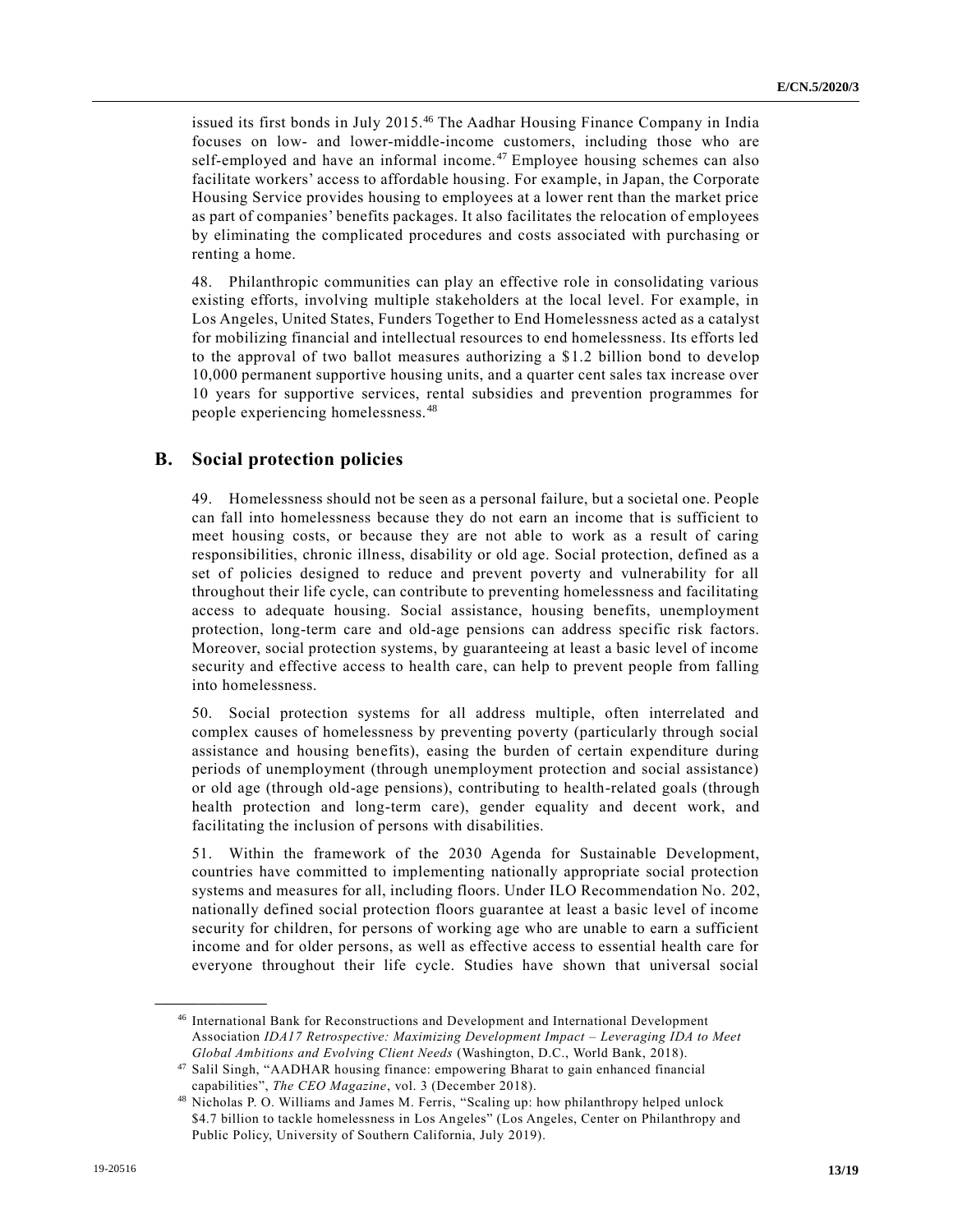protection floors are affordable, even in low-income countries.<sup>49</sup> Many developing countries have achieved universal coverage for at least one branch. <sup>50</sup>

52. Yet, despite laudable progress in recent years, only 45 per cent of the world's population is effectively covered by at least one social protection cash benefit. About 4 billion people, or 55 per cent of the world's population, are not covered by any social protection benefit.<sup>51</sup> Extending social protection systems, including floors, to those who are not currently covered and achieving target 1.3 of the Sustainable Development Goals is critical to address many of the structural and individual causes of homelessness and alleviate the consequences of homelessness. <sup>52</sup>

53. To prevent homelessness and facilitate access to adequate housing, the following priority actions should be taken: (a) taking a rights-based approach; (b) accelerating progress towards universal coverage, adequate benefits and comprehensive protection; (c) putting a particular emphasis on including often marginalized groups; and (d) ensuring policy coherence and coordination with other policy areas, in particular the housing and health sectors. To achieve this, an inclusive definition of housing can be used, taking into consideration the security domain (security of tenure, exclusive occupation and affordability), the physical domain (adequacy of accommodation in terms of durability, amenities, protection from weather, etc.) and the social domain (ability to enjoy social relations, privacy and safety). $53$ 

# **VI. Policies to address challenges faced by specific social groups**

### **A. Family-based responses**

**\_\_\_\_\_\_\_\_\_\_\_\_\_\_\_\_\_\_**

54. The estimates of the number of homeless families (defined as homeless adults with dependent children physically living with them) vary among countries and regions, with some research indicating that the number is growing. Estimates have indicated that 7.4 out of every 10,000 families experience homelessness in the United States; in Canada, over 235,000 people experience homelessness each year.<sup>54</sup> Femaleheaded households are estimated to comprise 70 per cent of the world's homeless population, including those in inadequate housing. Household "street homelessness" can sometimes be very long term, leading to generations of children being born and raised on the streets. This is the case especially in parts of Asia, while in some Latin American countries, family street homelessness is more of a temporary state, linked to cyclical rural-to-urban economic migration. In Africa, child homelessness often results from children and adolescents leaving their families and living on the street as

<sup>49</sup> Isabel Ortiz and others, *Universal Social Protection Floors: Costing Estimates and Affordability in 57 Lower Income Countries*, Extension of Social Security Working Paper, No. 58 (Geneva, ILO, 2017).

<sup>50</sup> Report of the Secretary-General on addressing inequalities and challenges to social inclusion through fiscal, wage and social protection policies [\(E/CN.5/2019/3\)](https://undocs.org/en/E/CN.5/2019/3), para. 46.

<sup>51</sup> ILO, *World Social Protection Report 2017–2019: Universal Social Protection to Achieve the Sustainable Development Goals* (Geneva, 2017).

<sup>52</sup> The Global Partnership for Universal Social Protection, co-chaired by ILO and World Bank, has issued a call for action to accelerate progress towards achieving target 1.3 of the Sustainable Development Goals (see [www.usp2030.org\)](http://www.usp2030.org/).

<sup>53</sup> Volker Busch-Geertsema, Dennis Culhane and Suzanne Fitzpatrick, "A global framework for understanding and measuring homelessness" (Institute of Global Homelessness, September 2015), p. 7.

<sup>54</sup> Amanda Noble, "Beyond housing first: a holistic response to family homelessness in Canada " (Toronto, Canada, Raising the Roof, 2015).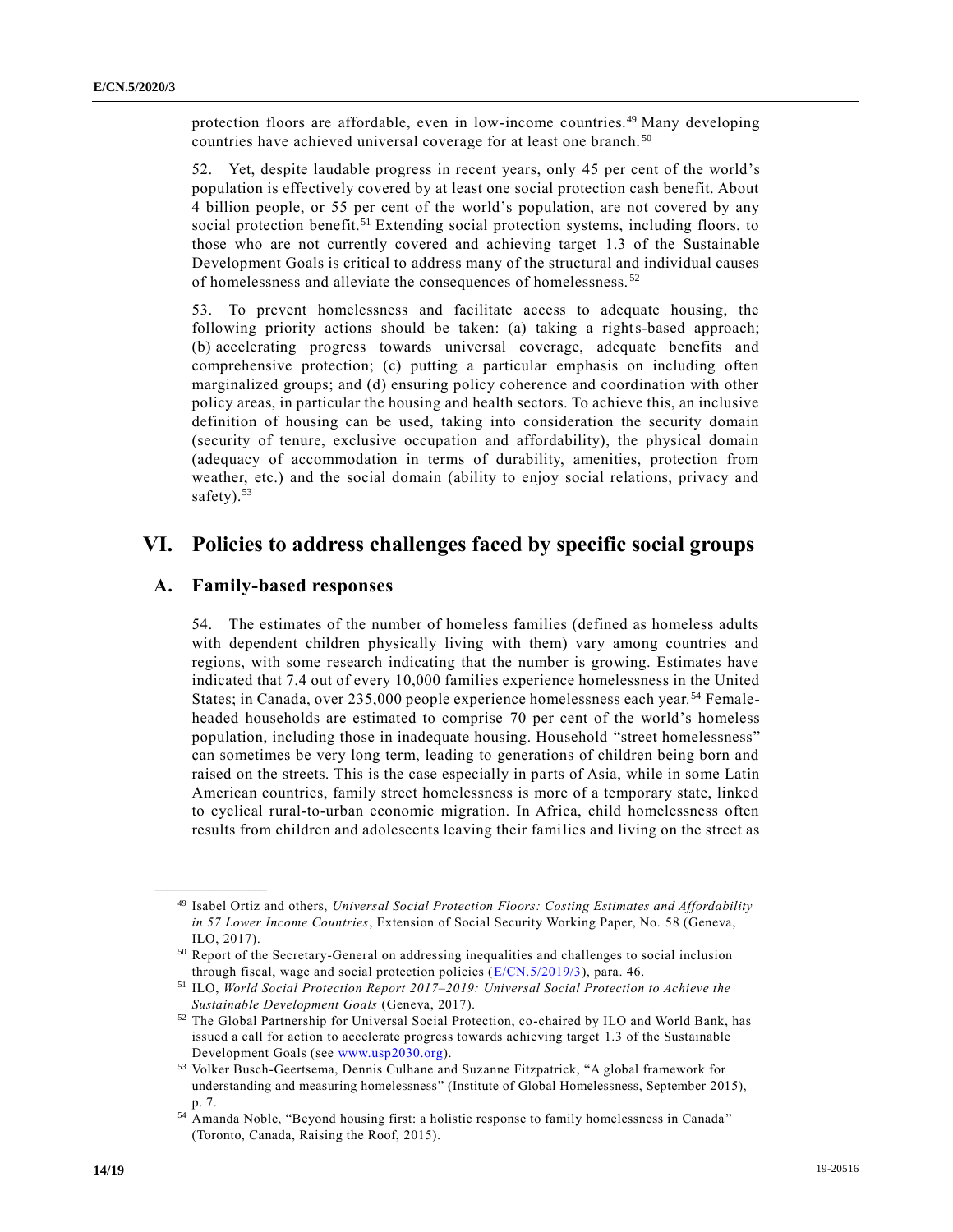a result of family poverty or abuse.<sup>55</sup> Conflicts and HIV/AIDS have increased the number of children living on the streets; the number is currently estimated at 150 million children globally.<sup>56</sup>

55. At the European level, several policy instruments exist to assist Member States in addressing child poverty, but they rarely reach children who are homeless. In its recommendation on investing in children and breaking the cycle of disadvantage (2013/112/EU), the European Commission recommends avoiding evictions, unnecessary moves and separation from families, as well as providing temporary shelter and long-term housing solutions. However, little progress has been made since the recommendation was published, in 2013.

56. Countries with generous social protection systems have very low percentages of homeless families and individuals. However, research indicates that, in some countries, more needs to be done to secure adequate housing for homeless families. Making social protection benefits available to all in need, in all regions is a key. Importantly, social protection benefits often do not reach undocumented migrants, including the homeless families among them.

57. Research indicates that policies and measures to reduce homelessness among women and female-headed households should include social housing directed at people in extreme poverty. In developing countries, access to land and secure tenure is another important measure to prevent homelessness. Legalizing the housing status of the inhabitants of slums and informal settlements is important in this regard. Equal property rights and inheritance rights, including the property rights of widows, are vital.

# **B. Persons with disabilities, youth, older persons and indigenous peoples**

#### **1. Persons with disabilities**

**\_\_\_\_\_\_\_\_\_\_\_\_\_\_\_\_\_\_**

58. Available evidence suggests that a disproportionate number of persons with disabilities are homeless.<sup>57</sup> In some countries, children with disabilities are often abandoned by families and face the risk of being homeless <sup>58</sup> and being exploited for the purpose of begging in the streets.<sup>59</sup> In addition, gender is also an important dimension of homelessness, as women with disabilities face a higher risk of violence and, when escaping violence, emergency shelters may not be accessible to them. Furthermore, even if persons with disabilities succeed in finding a home, that home may not be sufficiently accessible to them. The results of model disability surveys undertaken in Cameroon, Chile and Sri Lanka by the World Health Organization a nd the World Bank in 2015 and 2016 indicated that, on average, the homes of 30 per cent of persons with disabilities were not sufficiently accessible.

59. Initiatives exist to assist persons with disabilities in moving from institutional living arrangements to their own housing or to living with their families. These initiatives are based on the provision of services in the community and support for

<sup>55</sup> Samuel Nambile Cumber and Joyce Mahlako Tsoka-Gwegweni, "The health profile of street children in Africa: A Literature Review", *Journal of Public Health in Africa*, vol. 6, No. 2 (2015).

<sup>56</sup> Speak, "The state of homelessness in developing countries".

<sup>57</sup> UN-Habitat, *The Right to Adequate Housing for Persons with Disabilities Living in Cities: Towards Inclusive Cities* (Nairobi, 2015).

<sup>58</sup> *The State of the World's Children 2013: Children with Disabilities* (United Nations publication, Sales No. E.13.XX.1).

<sup>59</sup> Committee on the Rights of the Child, general comment, No. 9 (2006) on the rights of children with disabilities.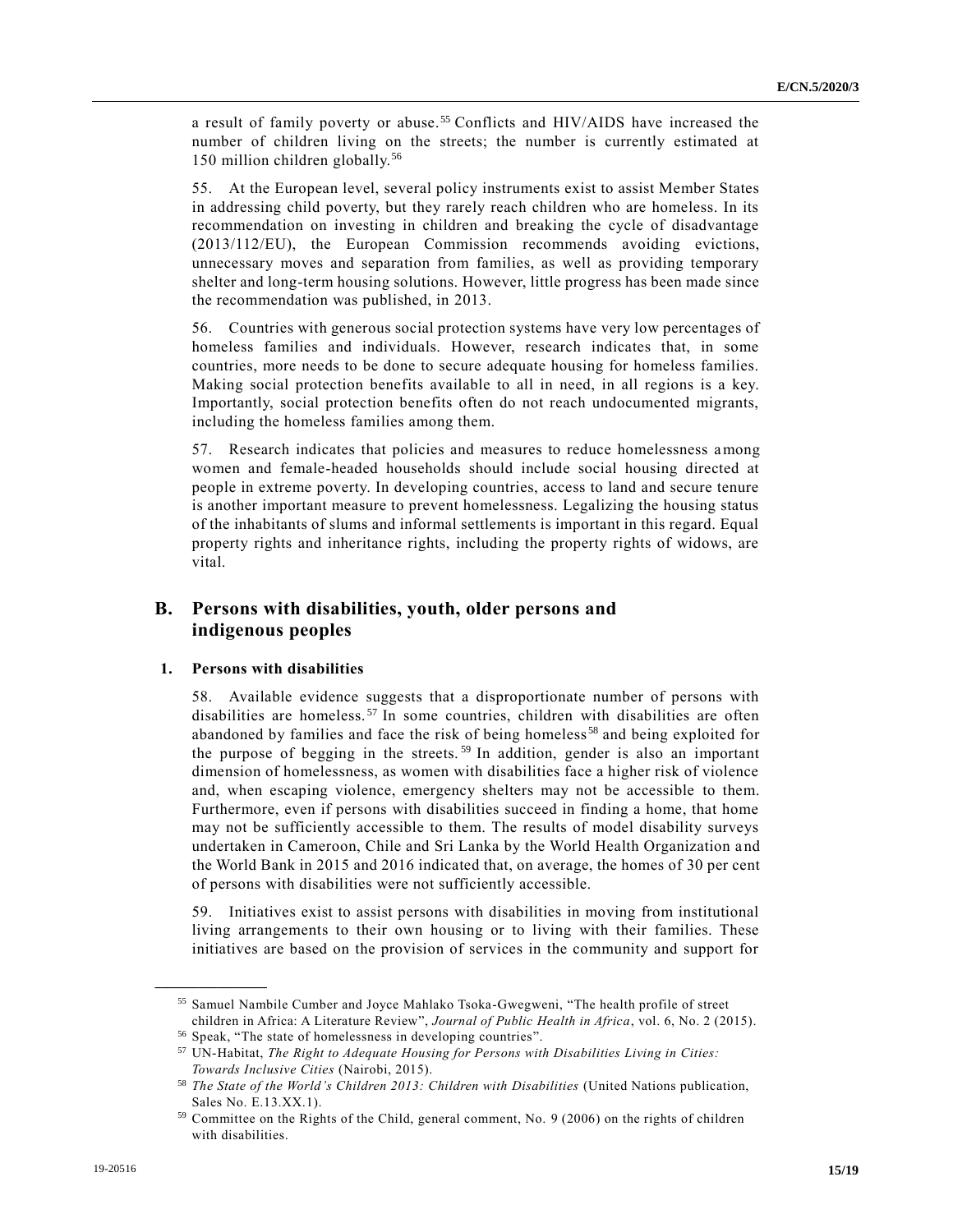independent living, including assistance in finding housing. Community services offered may include mental health clinics, social care services, psychiatric outpatient facilities, health-care services, day care centres, financial support, support groups, community networking and awareness-raising campaigns.

60. Several countries have put in place social programmes to help persons with disabilities financially, including through the provision of disability benefits and support with housing costs. Some countries have established standards for housing units to enhance accessibility. For example, under the Swedish Building Code, all units in residential buildings of three levels or more are required to have wheelchair access, large lifts and kitchens and bathrooms of certain dimensions. Implementation of this code allows for a broader choice of home for persons with disabilities and enables them to visit others more easily. Experience has shown that accessible features can be integrated at no or little additional cost (less than 1 per cent of total building costs) when the "universal design" principle is incorporated into the initial design and planning. $60$ 

#### **2. Youth**

**\_\_\_\_\_\_\_\_\_\_\_\_\_\_\_\_\_\_**

61. Homelessness among adolescents and youth is a major concern in many countries; youth (those aged 15–24) have been identified as the population group most at risk of becoming homeless. In both developed and developing countries, family poverty was identified as the main driver among self-reported causes of precarious housing conditions, and family conflict was attributed to a lack of access to safe and affordable housing by young people, particularly when they are rejected because of their sexual orientation or gender identity.<sup>61</sup>

62. Many countries have adopted national strategies to address youth homelessness through reducing structural inequalities and extending support and services to young people in or at risk of homelessness. For example, Finland developed the National Homelessness Strategy, implemented through the 2016–2019 Action Plan for Preventing Homelessness. Housing services targeting homeless youth can be more effective if supplemented by a stable support network providing other interventions, including mental health and/or employment counselling to minimize the social stigma of homelessness. Social protection measures, such as cash transfers, also help improve young people's financial situation, address family poverty and are expected to reduce the negative impact of early-life disadvantages on the risk of falling into homelessness.

63. As young people with a criminal record, particularly those from minority groups, have lower chances of finding a job or housing, security-related measures to address youth homelessness should be minimized to the extent possible, to improve their long-term prospects of economic stability and access to affordable housing. Some countries have enacted homeless legislation to meet the development needs of youth at risk. For example, homeless youth aged 16 or 17 are automatically regarded as vulnerable under homelessness legislation in the United Kingdom. <sup>62</sup> Furthermore, targeted support, such as vocational training and employment assistance, helps homeless youth beyond their housing needs and promotes self-sufficiency.

<sup>60</sup> Edward Steinfield, "Education for all: the cost of accessibility", Education Notes (Washington, D.C., World Bank, August 2005).

<sup>61</sup> Gina Samuels and others, *Voices of Youth Count (VoYC) In-Depth Interviews: Technical Report* (Chicago, University of Chicago, 2019).

 $62$  United Kingdom, Ministry of Housing, Communities and Local Government and Ministry of Education, *Prevention of Homelessness and Provision of Accommodation for 16 and 17-Year-Old Young People Who May be Homeless and/or Require Accommodation* (London, 2018).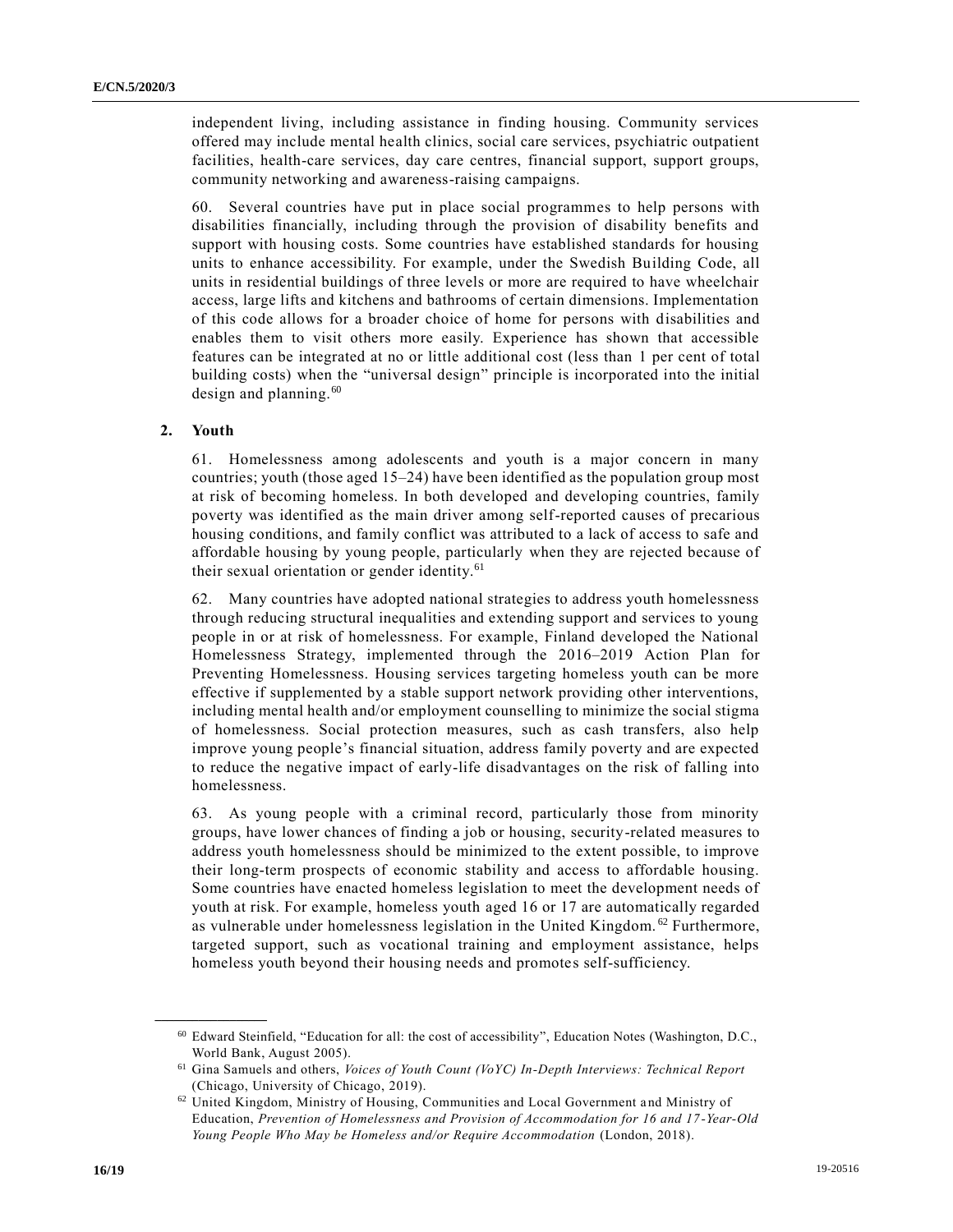#### **3. Older persons**

64. Older persons face challenges in access to adequate housing and in situations of homelessness.<sup>63</sup> They may experience financial abuse, forced evictions or land grabs. Older women are particularly vulnerable and face multiple forms of discrimination, including in property and land inheritance rights. Health conditions also impair their access to public services related to housing. Where buildings, including shelter services, are inaccessible, older persons suffer more, as they often experience functional limitations or disabilities. The mortality rate of older persons experiencing homelessness, is higher than that of other groups in similar situations.<sup>64</sup>

65. In response to these challenges, several countries focus on economic interventions to facilitate access to affordable housing by older persons. For example, Japan provides subsidies to developers to build barrier-free affordable rent dwellings for low-income elderly households. Homeless people aged over 65 in Brazil can receive the Continuous Welfare Benefit for the Elderly and Disabled and the 2011 National Housing Policy of Malaysia offers affordable housing directly to lowincome earners, including older persons.

66. Initiatives also seek to link different policy aspects related to insecure housing. In Australia, services are available for older homeless people, linking them with providers such as care homes. France provides financial assistance for older persons to adapt housing to meet their changing needs and to enable them to stay in own homes longer. Older persons in Myanmar can receive low-interest loans to renovate or buy homes.

#### **4. Indigenous peoples**

**\_\_\_\_\_\_\_\_\_\_\_\_\_\_\_\_\_\_**

67. Indigenous peoples worldwide continue to confront poor and insecure housing conditions, and many of them remain extremely vulnerable to homelessness, especially in urban areas.<sup>65</sup> Studies indicate that in Canada, indigenous peoples are five times more likely than the general population to be homeless.<sup>66</sup> Although indigenous peoples account for only 2.5 per cent of the population of Vancouver, they account for 38 per cent of the homeless in that city.<sup>67</sup> Available evidence also indicates that indigenous peoples are often vulnerable to traumatic events, such as forced eviction from their lands, house fires, family violence and abuse, health risks, including mental health risks, physical impairments, and disabilities. These contributing factors, along with widespread violation of rights and discrimination on the basis of indigenous identity (by both private and public housing providers), result in an increased number of indigenous peoples at risk of or experiencing homelessness.

68. States are taking actions to address homelessness among indigenous peoples. For example, in Australia, the National Housing and Homelessness Agreement was introduced in 2018 to provide 4.6 billion Australian dollars to states and territories over three years, including 375 million Australian dollars for homelessness services. Under the Agreement, states and territories must develop housing and homelessness

<sup>&</sup>lt;sup>63</sup> Report of the Secretary-General on follow-up to the Second World Assembly on Ageing  $(A/66/173)$ .

<sup>64</sup> Institute of Global Homelessness, "State of homelessness in countries with developed economies", May 2019.

<sup>65</sup> See UN-Habitat and Office of the United Nations High Commissioner for Human Rights, *Indigenous Peoples' Right to Adequate Housing: A Global Overview* (Nairobi, 2005).

<sup>66</sup> Jalene Tayler and Damian Collins, "Prevalence and causes of urban homelessness among indigenous peoples: a three country scoping review", *Housing Studies*, vol. 29, No. 7 (2014), pp. 965–966; and Stephen Gaetz and others, *The state of homelessness in Canada 2016* (Toronto, Canadian Observatory on Homelessness Press, 2016).

<sup>67</sup> Matt Thomson, *Vancouver Homeless Count 2016* (May 2016).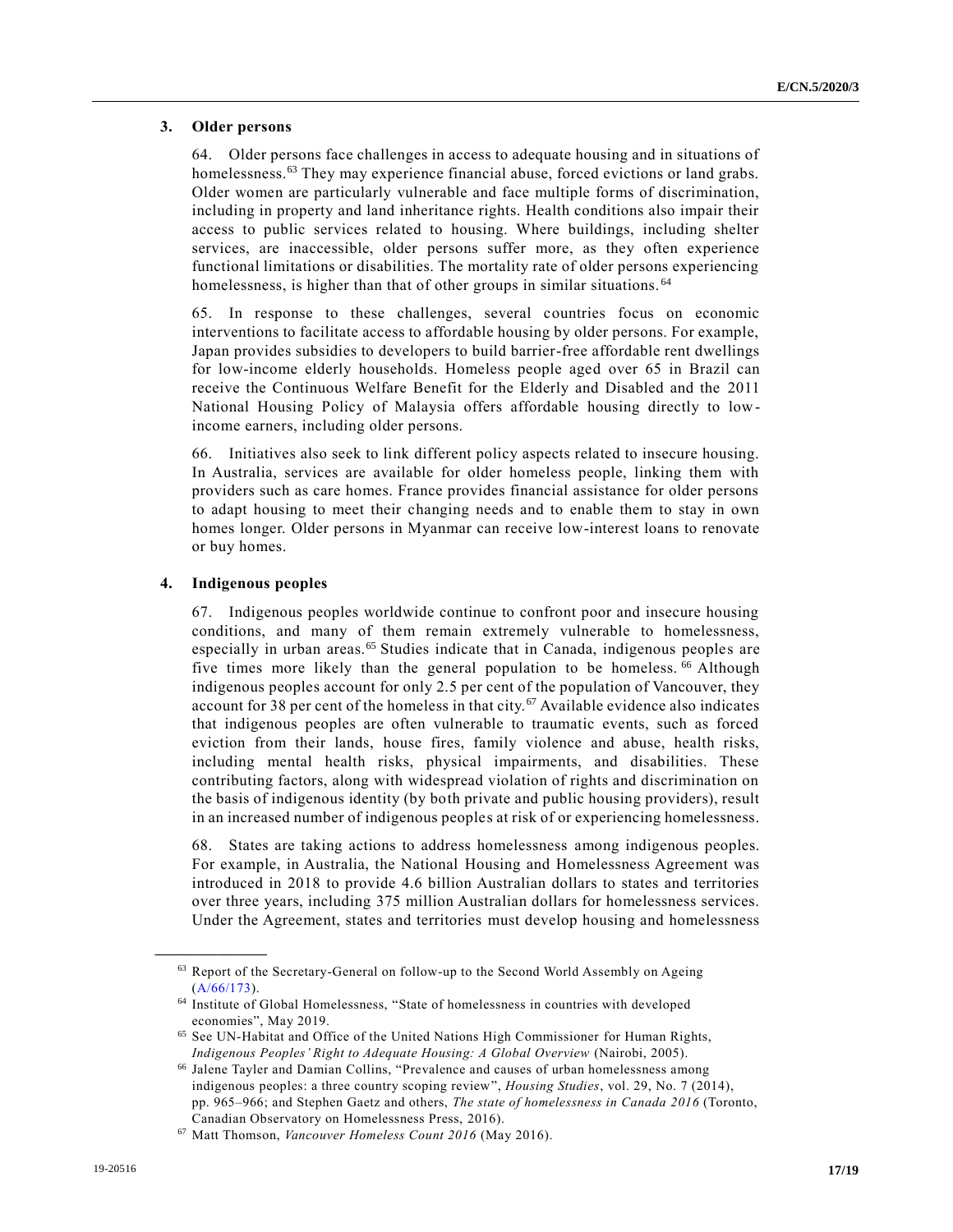policies and strategies that specifically address priority homelessness cohorts, including indigenous Australians. <sup>68</sup> In Canada, the housing agency of British Columbia runs an aboriginal homeless outreach programme, with workers from indigenous community-based organizations who connect people and provide culturally appropriate services from an indigenous perspective. The National Association of Friendship Centres has been providing off-reserve services and support to urban indigenous peoples for over half a century.

# **VII. Conclusions and recommendations**

69. Homelessness is a complex issue that requires a multisectoral approach and integrated responses, cutting across fiscal, economic, labour, housing, health, social protection and urban development policies. Whole-of-government and whole-of society approaches need to be taken to address and prevent homelessness. Policie s have to be inclusive of and responsive to the rights, needs and aspirations of individuals, especially those in disadvantaged or vulnerable situations.

70. It should be noted that a starting point to address homelessness is adequate data, both for monitoring target 11.1 of the Sustainable Development Goals and for formulating effective policies. In this regard, the international community and all stakeholders need to make concerted efforts to develop a common approach and corresponding methodology to identify people experiencing homelessness, both temporarily and chronically, while also ensuring the inclusion of homeless people in official statistics.

71. To accelerate progress in achieving the Sustainable Development Goals, especially target 11.1 thereof, by 2030 and fulfil the commitment to leave no one behind, the Commission may wish to consider the recommendations set out below.

72. Member States are encouraged to:

(a) **Develop comprehensive, intersectoral national strategies and specific policy interventions to address all categories of homelessness, while implementing existing frameworks and instruments related to homelessness, so that all people can lead a decent life with dignity;** 

(b) **Improve access to affordable housing through integrated housing policies and measures on both the demand and the supply sides, including protection against forced eviction, the provision of adequate emergency and temporary shelter and services and support for renters and for the development of affordable housing, especially for low-income households;**

(c) **Address the negative impact of the commercialization and financialization of housing by adopting or strengthening regulations on housing markets, promoting inclusive and sustainable urbanization and, where possible, implementing "housing at the centre" approaches, recognizing the right to housing and better zoning aimed at economic and social inclusion;** 

(d) **Continue to strengthen national social protection policies and systems and expand the coverage of social protection floors to all, including people working in the informal sectors and those experiencing homelessness, while also investing in quality basic social services to ensure equal access to quality education, essential health coverage, safe drinking water and sanitation;** 

<sup>68</sup> Australian Institute of Health and Welfare, *Aboriginal and Torres Strait Islander People: A Focus Report on Housing and Homelessness* (Canberra, 2019).